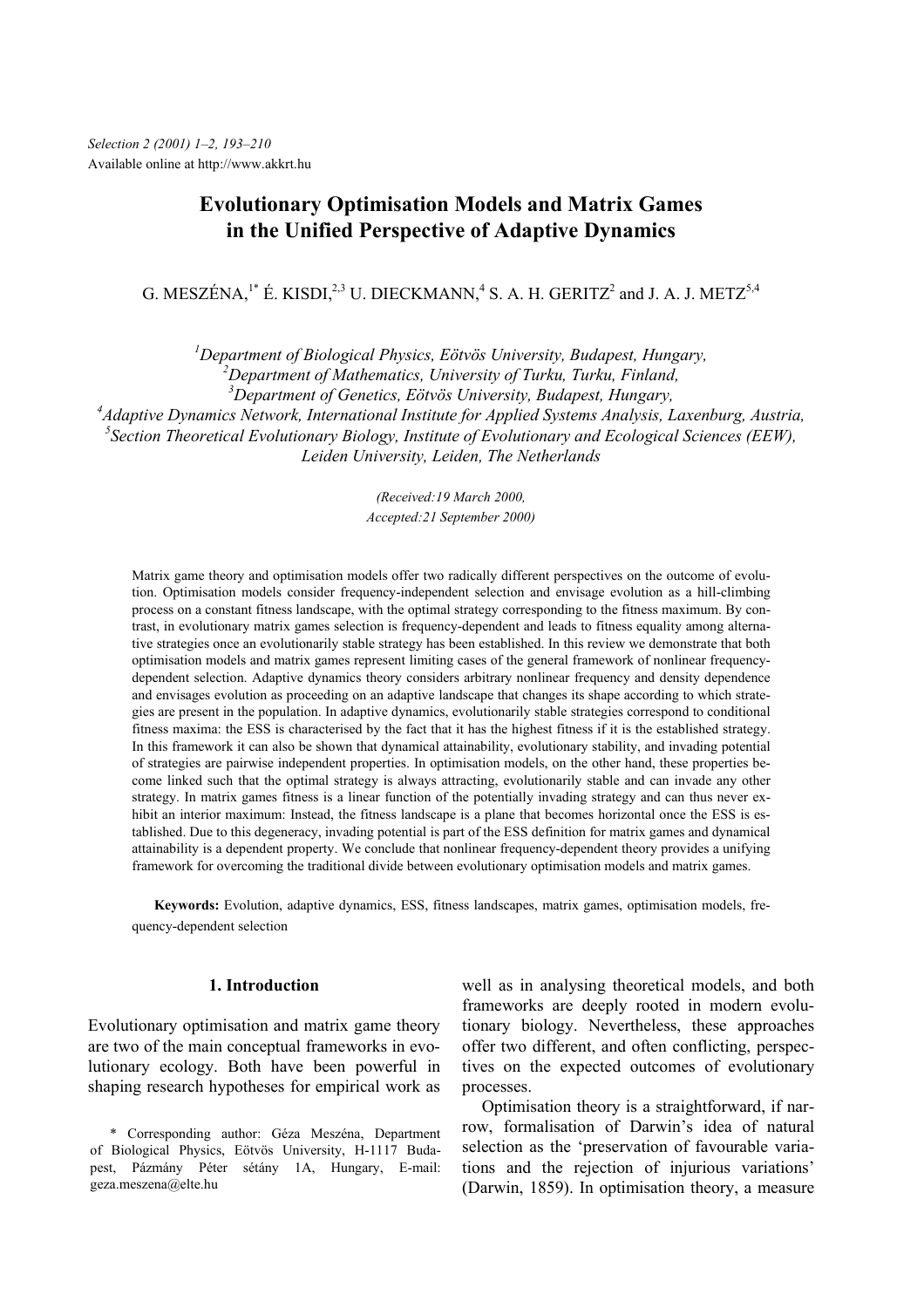of fitness is directly attached to each heritable variant, henceforth called strategy. Strategies with higher fitness outcompete strategies with lower fitness and eventually the strategy with the highest fitness, called the 'optimal' strategy, takes over the population (see e.g. Maynard Smith, 1989). This process of optimisation can be envisaged to take place on some fixed adaptive landscape (Wright, 1931; Lande, 1976), which depicts the fitness measure as a function of the strategy. If mutations cause only small changes in strategy, then the population makes a small step uphill on the adaptive landscape each time an advantageous mutant replaces a less fit resident strategy. At evolutionary equilibrium, the population will therefore attain a local maximum or 'peak' of the adaptive landscape. This view of the adaptive process is compatible with the quantitative genetic theory of phenotypic evolution (Lande, 1976, 1979).

Optimisation theory, is applicable only if selection is frequency-independent, i.e. if the fitness of each strategy is independent of the kind and frequency of other strategies present in the population. The need for incorporating frequencydependent selection into evolutionary models was first recognised in studies of animal behaviour: Here it was evident that the success of a behavioural strategy in pairwise interactions between animals depends on the strategy of the opponent. Evolutionary game theory and the concept of evolutionary stability was devised in this context by Maynard Smith (Maynard Smith and Price, 1973; Maynard Smith, 1982), building on the notion of 'unbeatable' strategies established by Hamilton (1967). See Heino et al. (1998) for a general definition of frequency dependence.

When the fitness of a strategy depends on the frequency of other strategies, 'optimal' strategies can only be defined in a conditional sense, that is, given the strategies of the resident population. Accordingly, the concept of simple optimality is replaced by that of evolutionary stability. An evolutionarily stable strategy (ESS) is characterised by the condition that if all individuals choose this strategy, then no other strategy can spread in the population (Maynard Smith, 1982). Notice that the ESS essentially is a static concept: There is nothing in the definition of the ESS that ensures that the dynamical process of evolution by small mutational steps converges to an ESS (Eshel, 1983; Taylor, 1989; Nowak, 1990; Christiansen, 1991). Moreover, directional evolution may lead to the establishment of strategies that are not evolutionarily stable (see e.g. Christiansen and Loeschcke, 1980; Hofbauer and Sigmund, 1990; Abrams et al., 1993).

The evolution of strategies adopted in pairwise interactions between animals often leads to mixed strategies that can conveniently be modelled using matrix games (Maynard Smith, 1982). An individual with a mixed strategy uses each of a number of distinct behavioural patterns, called pure strategies, with a certain probability specified by its strategy, irrespectively of the action of its opponent. If fitness is determined by the average payoff gained in independent encounters, then the expected fitness of an individual is linear in both its own strategy and in the population strategy, leading to the matrix formulation. As a consequence, once a mixed ESS is established, each pure strategy that is contained in the mixed ESS must have the same fitness as the mixed ESS itself (Bishop and Cannings, 1978). The reason for this eventual fitness equality is that, if a pure strategy had higher fitness than the mixed ESS, then it could invade the ESS. Conversely, if a pure strategy that is contained in the mixed ESS had lower fitness than the ESS, then a mixed strategy that is similar to the ESS, but does not include this particular pure strategy, could invade. The ESS of a matrix game thus implies fitness equality and thus describes a situation that is very different from a population sitting on a fitness peak, as is the case for optimisation theory.

Visualising evolutionary processes based on matrix games in terms of adaptive landscapes is less straightforward than in case of optimisation. The adaptive landscape of a matrix game describes fitness as a function of the mixing probabilities. Since, under conditions of frequency dependence, the fitness of a strategy depends on the resident population's strategy, the adaptive landscape changes as the composition of the population changes during evolution. In particular, when the evolving population has attained an ESS, the adaptive landscape becomes flat. [See Garay (1999) for a relation between fitness advantage and Fisher's Fundamental Theorem.]

Predictions of optimisation models and of matrix games regarding the outcome of evolutionary processes are thus qualitatively incompatible. Op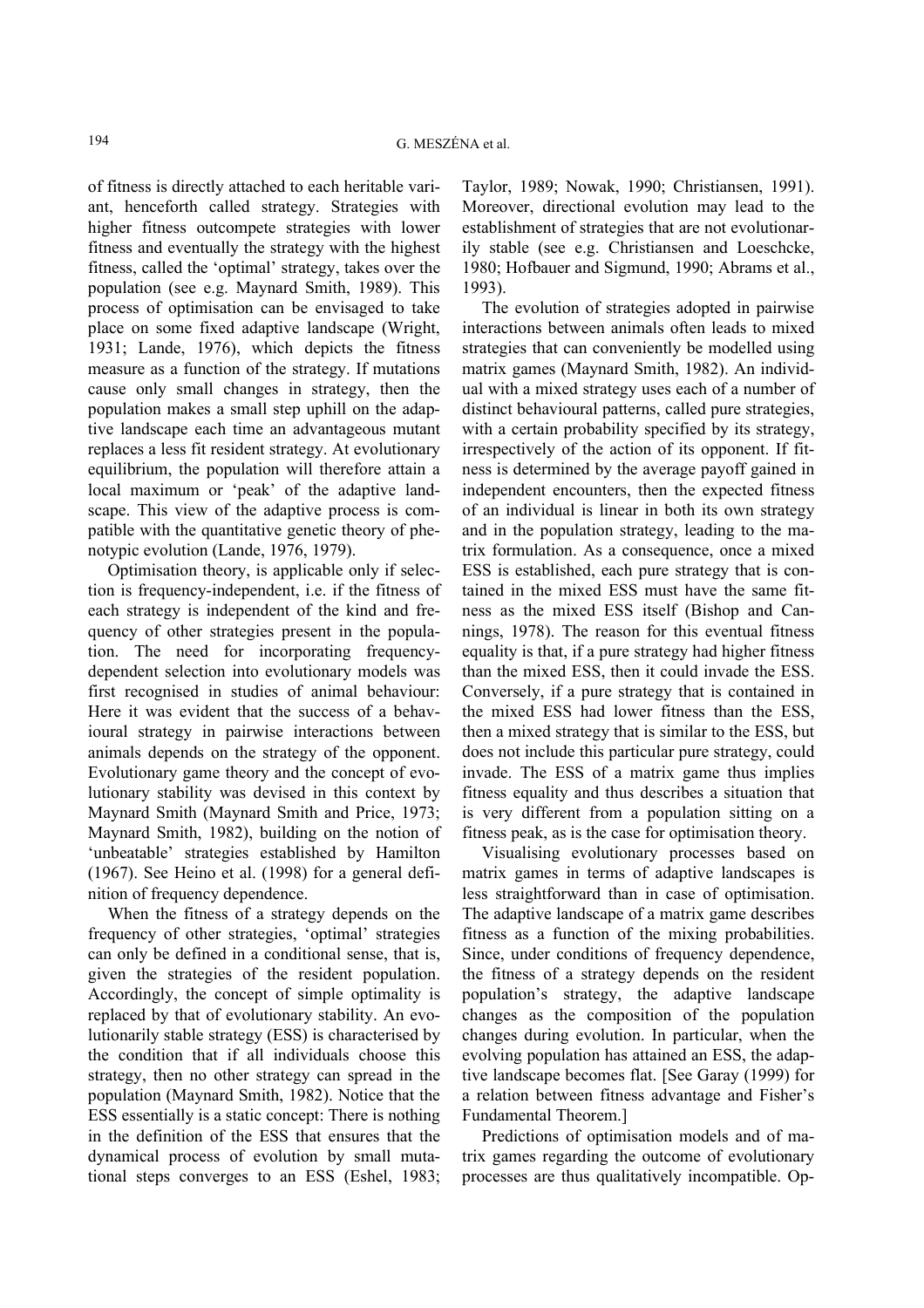timisation models predict that, at evolutionary equilibrium, the strategy widespread in a natural population should maximise fitness; therefore the widespread strategy should have a higher fitness than rare alternative variants, which may arise from mutation, immigration or from artificial manipulation. The state of an adaptive process can thus be assessed by measuring fitness differences in the field. In contrast, matrix game models of evolution suggest that, at an ESS, each strategy observable in a population should have the same fitness: Although the ESS is the result of adaptation, the fitness advantage of the ESS over alternative strategies disappears once the ESS is attained. In matrix game models, the 'fingerprint' of adaptation is fitness equality of all different strategies contained in a mixed ESS. Under the appropriate ecological conditions, the seemingly contradicting expectations derived from optimisation models and matrix games are both supported by empirical evidence; see, for example, Pettifor et al. (1988) for observed fitness maximisation and Gross (1985) for fitness equality under frequency dependence.

Although optimisation models and matrix games are not in direct contradiction (because they require different conditions to be satisfied), their disagreeing outlook on qualitative aspects of the evolutionary process may seem hard to reconcile. In this paper, we demonstrate that the theory of adaptive dynamics offers a unifying framework in which optimisation models and matrix games represent two limiting cases. (Nonlinear games, however, correspond to the generic case of adaptive dynamics.) That optimal strategies and evolutionarily stable strategies of matrix games can be regarded as special cases in the context of adaptive dynamics was noticed, for one-dimensional strategies, by Geritz et al. (1998). Here we elaborate on this notion and extend it to multidimensional strategies. By bringing together results from Maynard Smith (1982), Hines (1980, 1987), Eshel (1983), Brown and Vincent (1987a), Hofbauer and Sigmund (1990, 1998), Dieckmann and Law (1996), Metz et al. (1996a, b), Geritz et al. (1997, 1998), Kisdi (1998), Leimar (in press), Mylius and Metz (in press), Dieckmann and Metz (in prep.) and Dieckmann et al. (in prep.), we provide an integrative approach to adaptive dynamics, evolutionary optimisation, and matrix games.

# **2. Optimisation models and matrix games**

In this section, we summarise the basic formalisms of optimisation models and of matrix games in the language of adaptive dynamics. We present this formulation both for vector-valued traits and for one-dimensional traits. The latter description is less general but is easier to visualise, while still capturing the basic idea (Figs  $1-3$ ).

### *2.1. Optimisation models*

We consider a vector  $x$  containing the continuous variables  $x_1, \ldots, x_n$  that characterises a multidimensional strategy and that undergoes simultaneous frequency-independent evolution. The elements of *x* thus may stand, for example, for body size, fecundity, time spent foraging, etc. In the simplest case, the strategy is only one-dimensional and is given by a single scalar variable, *x*.

A general measure of fitness can be defined as the long-term per capita population growth rate of a strategy when it appears as a rare mutant in a given resident population. The fitness, therefore, is derived from the underlying population dynamics ("invasion fitness", Metz et al., 1992; Rand et al., 1994; Ferriere and Gatto, 1995). In contrast, optimisation models apply to those ecological settings where the long-term growth rate of a strategy is determined by a fitness measure  $W(x)$  that is independent of the kind and frequency of other strategies in the population. For example, foraging models often assume that the amount of food collected per unit time unequivocally determines the population growth rate of a strategy and therefore can be used as an indirect measure of fitness (e.g. Charnov, 1976; Stephens and Krebs, 1986). In optimisation models, a mutant with strategy *y* can spread in a population with established strategy *x* if its fitness advantage,  $s<sub>x</sub>(y)$ , defined as

$$
S_{\mathbf{x}}(\mathbf{y}) = W(\mathbf{y}) - W(\mathbf{x}) \tag{1}
$$

is positive; otherwise the mutant is deleterious and dies out.

The optimal strategy, denoted by *x\**, maximises *W*( $x$ ). If  $x^*$  is a local interior optimum, it is char-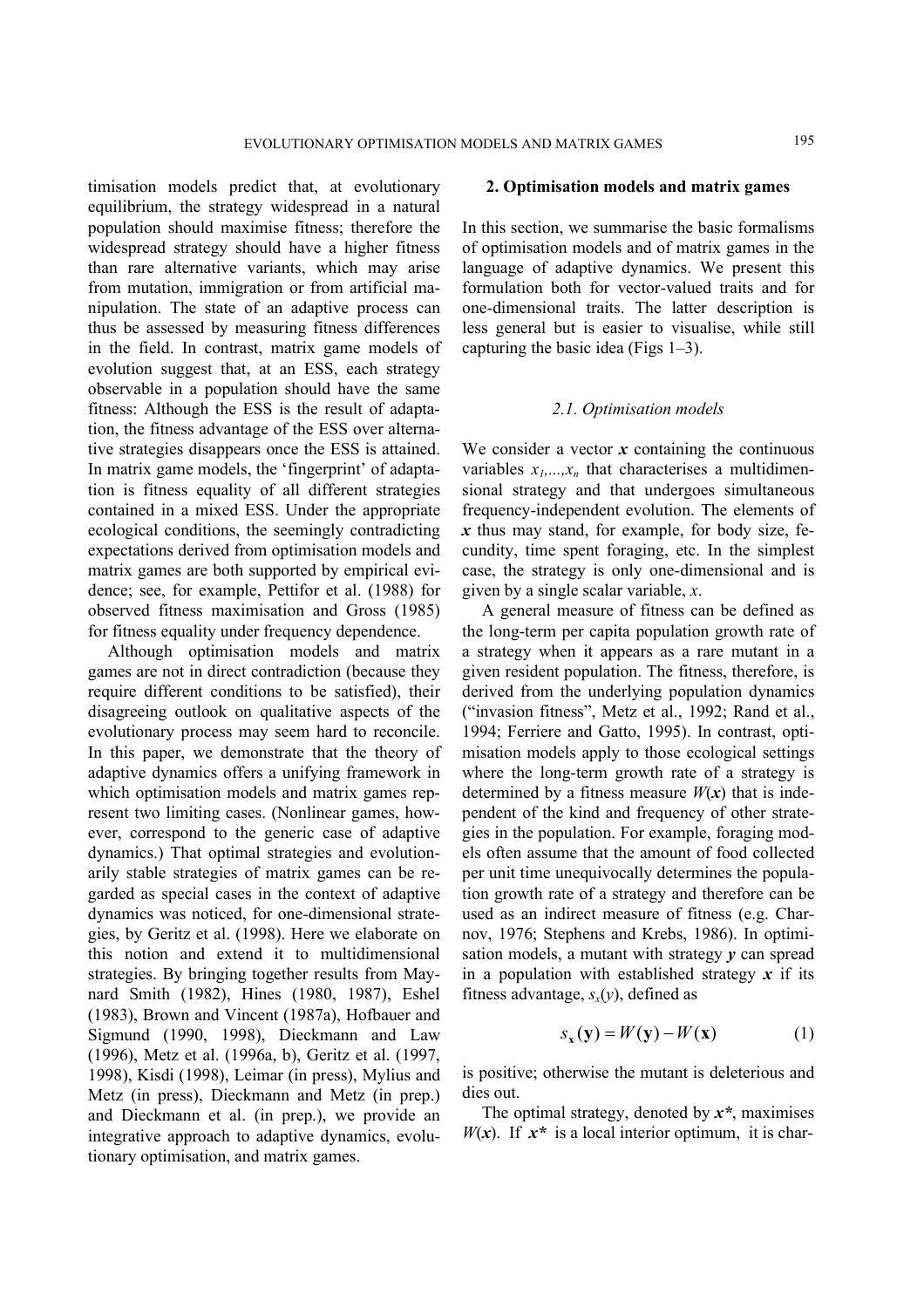

FIG. 1. The adaptive landscape of frequency-independent optimisation, rendered in four ways suitable to compare with the frequency-dependent cases. (a) Fitness function or adaptive landscape. Evolution converges to the fitness maximum as indicated by the arrows. (b) Fitness *advantage*. Curves represent the fitness advantage of the mutant as a function of the mutant strategy for the different resident strategies separately. Vertical lines indicate which curve belongs to which resident strategy. That these curves only differ by their offsets is a characteristic feature of the frequency-independent case. (c) Fitness of the mutant as a function of mutant *and* resident strategy. Thick lines: fitness as a function of the mutant strategy; these are the same curves as shown in (a). Thin lines: fitness as a function of the resident strategy. There is no dependence on the resident strategy in this case. Arrows along the main diagonal of the bottom plane indicate the direction of evolution, i.e. the sign of the fitness gradient. (d) Fitness advantage of the mutant as a function of resident and mutant strategy. Grey areas on the bottom plane indicate combinations of resident and mutant strategies for which the mutant can grow and invade; in contrast, white areas correspond to mutants that are deleterious relative to to the considered resident strategy. The main diagonal naturally is neutral to invasion. The crossing point of the main diagonal and of the second zero contour line corresponds to an ESS attractor that is located at the optimal strategy. The direction and outcome of evolution can be predicted based solely on this 'Pairwise Invasibility Plot' (PIP). The antisymmetric shape of the PIP is the fingerprint of optimising evolution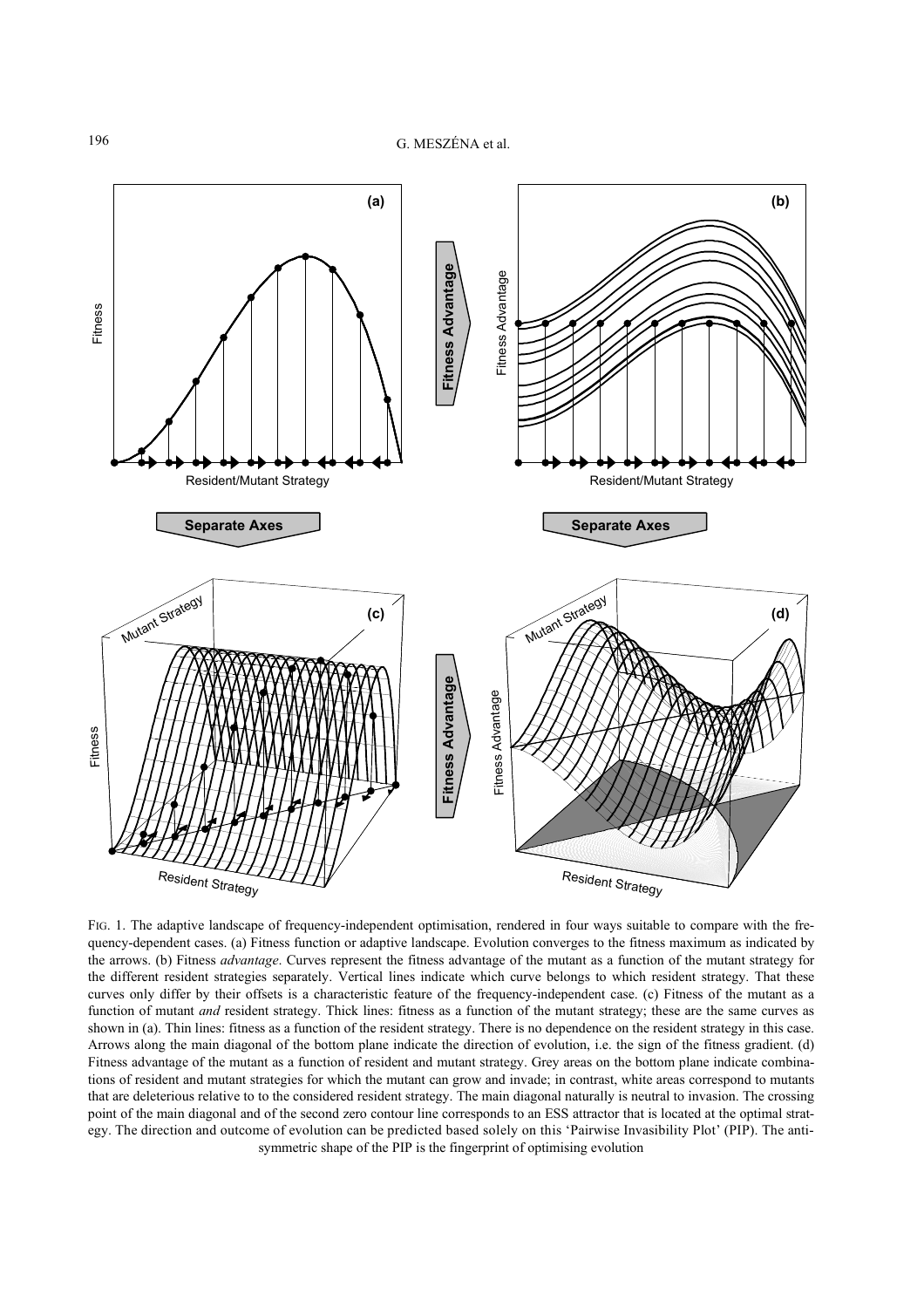

FIG. 2. The adaptive landscape of matrix games. (a) For each resident strategy, fitness is a linear function of the mutant strategy, but the slopes of the lines differ in dependence on the resident strategy. Vertical lines indicate which line belongs to which resident strategy. The central strategy is the ESS; evolution therefore converges towards this strategy. The fitness function or adaptive landscape that corresponds to the ESS as resident is horizontal: once the ESS is established, all mutants are neutral. (b) As a mutant, the ESS strategy has positive fitness advantage and can therefore invade any other resident strategy: at the ESS, all lines other than the horizontal one are above zero. This ensures that the second ESS condition is satisfied. It also implies that the fitness lines are tilted in a way that guarantees convergence towards the ESS. (c) Mutant and resident strategies are now varying along separate axes. The changing slope of the thick lines, which are the same as in (a), shows frequency dependence: the higher the percentage of a pure strategy is in the resident population, the smaller its payoff will be. (d) In the PIP on the bottom plane, the crossing point of the two straight zero contour lines determines the location of the ESS. Notice that the second zero contour line is not only straight but also parallel to the mutant's axis: this feature reflects the fitness equality or mutant neutrality that ensures once the ESS is established and is the fingerprint of evolution under a linear fitness function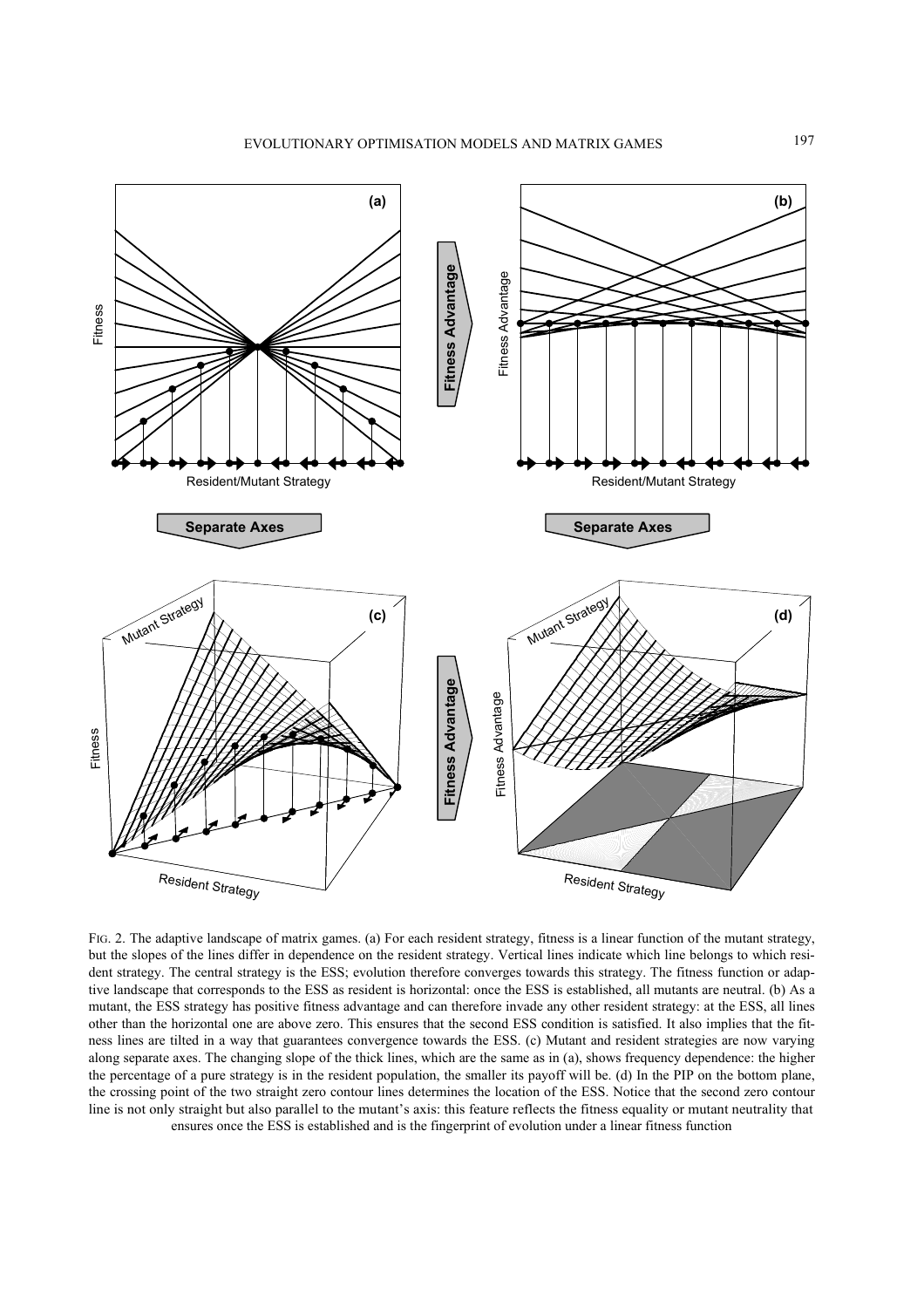

FIG. 3. An adaptive landscape of adaptive dynamics. The example shows a 'Garden of Eden' configuration: an ESS, which nevertheless acts as an evolutionary repellor. (a, b) In adaptive dynamics theory, there is no difference between fitness and fitness advantage because the fitness of an invader that is identical to a given resident is zero according to the definition of invasion fitness. (c, d) The evolutionarily singular strategy can be located in the PIP as the crossing point between the two zero contour lines. This singular strategy corresponds to a local fitness maximum with respect to variations in the mutant strategy; it is therefore an ESS. However, the fitness gradients around the ESS point away from the singular strategy: although the singular strategy would be stable once reached, it cannot be attained by small mutational steps. Notice that both evolutionary stability and the

acterised by the standard conditions for the maximum of a multivariate function, and

$$
\left. \frac{\partial W(\mathbf{x})}{\partial x_i} \right|_{\mathbf{x} = \mathbf{x}^*} = \left. \frac{\partial \mathbf{x}(\mathbf{y})}{\partial y_i} \right|_{\mathbf{y} = \mathbf{x}^*} = 0 \text{ for all } i \tag{2a}
$$

$$
\left[\frac{\partial^2 W(\mathbf{x})}{\partial x_i \partial x_j}\Big|_{\mathbf{x}=\mathbf{x}^*}\right] = \left[\frac{\partial^2 s_{\mathbf{x}}(\mathbf{y})}{\partial y_i \partial y_j}\Big|_{\mathbf{y}=\mathbf{x}^*}\right]
$$

is negative definite. (2b)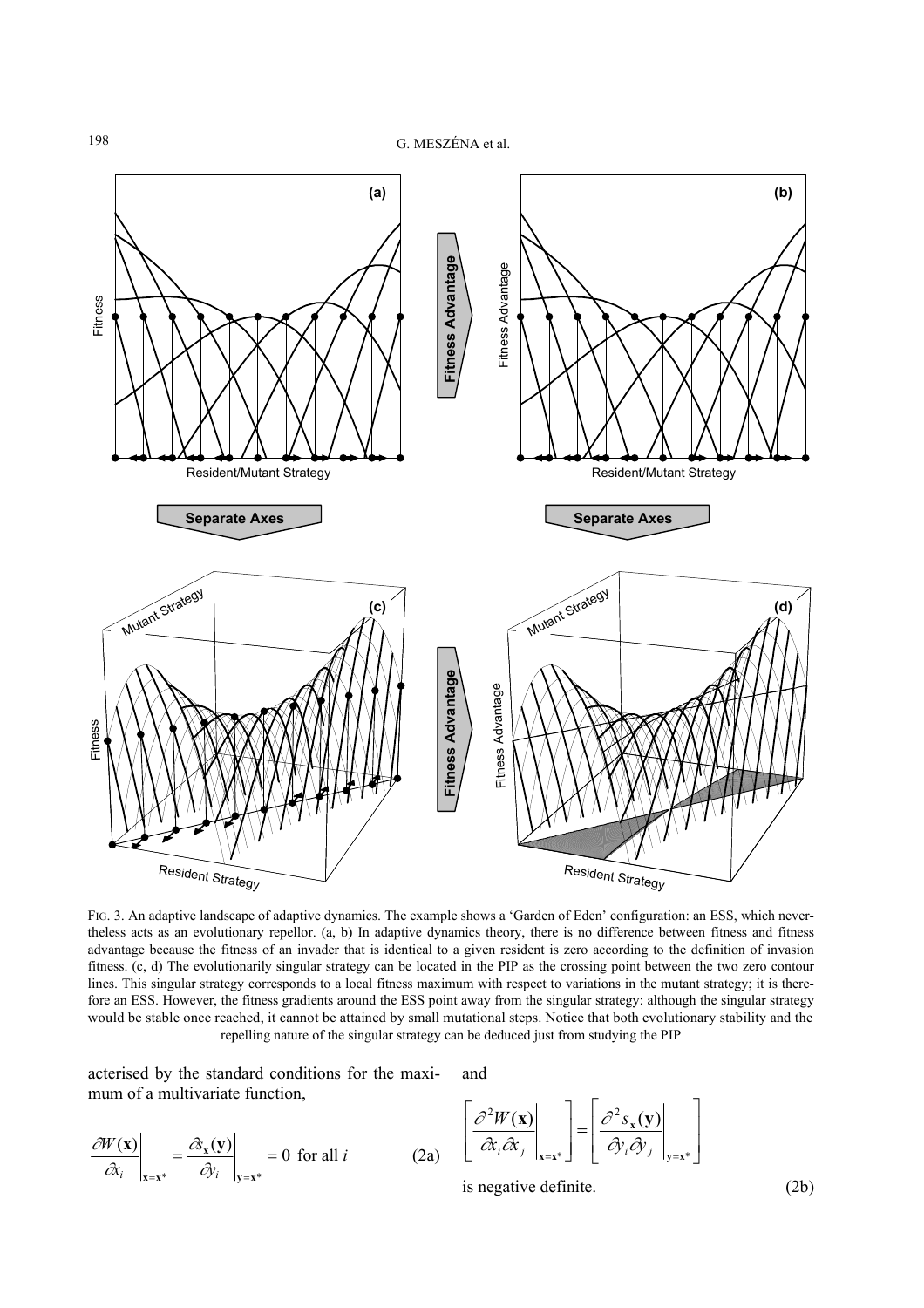In this paper we denote a matrix with elements  $M_{ii}$  by  $M = [M_{ii}]$ . For a one-dimensional strategy *x*, conditions (2) simplify to the familiar form

$$
\frac{dW(x)}{dx}\Big|_{x=x^*} = \frac{\hat{\sigma}_x(y)}{\hat{\sigma}_x}\Big|_{y=x^*} = 0 \text{ and}
$$

$$
\frac{d^2W(x)}{dx^2}\Big|_{x=x^*} = \frac{\hat{\sigma}_x(y)}{\hat{\sigma}_x(y)}\Big|_{y=x^*} < 0.
$$

The locally optimal strategy obviously cannot be invaded by any nearby mutant  $(s_{x^*}(y) < 0$  for all *y* close to *x\**), and therefore is a (local) ESS. On the other hand, the optimal strategy itself can invade any other nearby strategy  $(s_x(\mathbf{x}^*) > 0$  for all *x* close to *x\**). The optimal strategy is also the best invader in the sense that for any given resident strategy it is the optimal strategy *x\** that has the largest fitness advantage and therefore spreads fastest in a population. In the course of evolution, each time that an advantageous mutant strategy replaces the former resident strategy, the population acquires a higher fitness and therefore successively ascends on the adaptive landscape  $W(x)$ until the peak is reached and evolution comes to a halt (see Fig. 1).

This notion of optimality can be extended to density-dependent optimisation models (Charlesworth and León, 1976; Michod, 1979; Meszéna and Pásztor, 1990; Hernandez and León, 1995), giving rise to optimisation principles of a different kind. These are applicable if, for example, the environment of a population can be characterised by a one-dimensional quantity, such as the total population density *N*, to which the growth rate of all possible strategies reacts monotonically (Metz et al., 1996b). In such cases, the fitness  $W(v, N(x))$ of a rare mutant with strategy *y* has to be evaluated at the equilibrium density  $N(x)$  of the resident strategy  $x$  and is thus dependent on the resident strategy. A strategy *x* then is optimal if  $W(\mathbf{v},N(\mathbf{x}))$ , as a function of its first variable, is maximal at  $y=x$ . It is easy to see that this condition of optimality is equivalent to maximising the equilibrium density *N*(**x**) as a function of the strategy *x* (Charlesworth, 1980; Mylius and Diekmann, 1995). Therefore, provided that the mentioned monotonicity condition holds, the optimal strategy is determined, once again, by maximising a fixed

strategy-dependent function,  $N(\mathbf{x})$ , despite the fact that the fitness function  $W$  itself changes its shape in the course of the evolutionary process.

#### *2.2. Matrix games*

In the context of evolutionary matrix games, the elements of the strategy vector *x* determine the probabilities for an individual to choose among a *n* different pure strategies; therefore  $x_1 + ... + x_n = 1$ . Let *A* be the payoff matrix of the evolutionary game, i.e. the matrix components  $A_{ij}$  denote the amount by which an individual increases its fitness when it plays the *i*th pure strategy in a contest against an opponent that plays the *j*th pure strategy. Under the assumption of strategy-independent encounters, the average payoff of a rare mutant strategy *y* in a resident population playing strategy *x* is

$$
E(\mathbf{y}, \mathbf{x}) = \sum_{i,j} y_i A_{ij} x_j = \mathbf{y} \mathbf{A} \mathbf{x} .
$$
 (3)

Notice that  $E(\mathbf{v}, \mathbf{x})$  is bilinear in x and y. The mutant can spread if it has a greater average payoff than the resident, that is, if the fitness advantage

$$
s_{\mathbf{x}}(\mathbf{y}) = E(\mathbf{y}, \mathbf{x}) - E(\mathbf{x}, \mathbf{x}) = \mathbf{y} \mathbf{A} \mathbf{x} - \mathbf{x} \mathbf{A} \mathbf{x} \tag{4}
$$

is positive; otherwise the mutant dies out. Notice that  $s_x(y)$  is linear in *y* but quadratic in *x*.

The well-known conditions for a strategy *x\** to be an ESS of a matrix game were given by Maynard Smith (1982, p. 14; Maynard Smith and Price, 1973) and are described by the following two inequalities

$$
E(y, x^*) \le E(x^*, x^*) \text{ for all } y \text{ and } (5a)
$$

$$
E(x^*y) > E(y,y) \text{ for } y \neq x^*
$$
  
if equality holds in (5a).

According to Equation (4), these conditions are equivalent to

$$
s_{x^*}(y) \leq s_{x^*}(x^*) = 0 \text{ for all } y \text{ and } \tag{6a}
$$

$$
s_{y}(x^*) > s_{y}(y) = 0 \text{ for } y \neq x^*
$$

if equality holds in 
$$
(6a)
$$
.  $(6b)$ 

 $(5b)$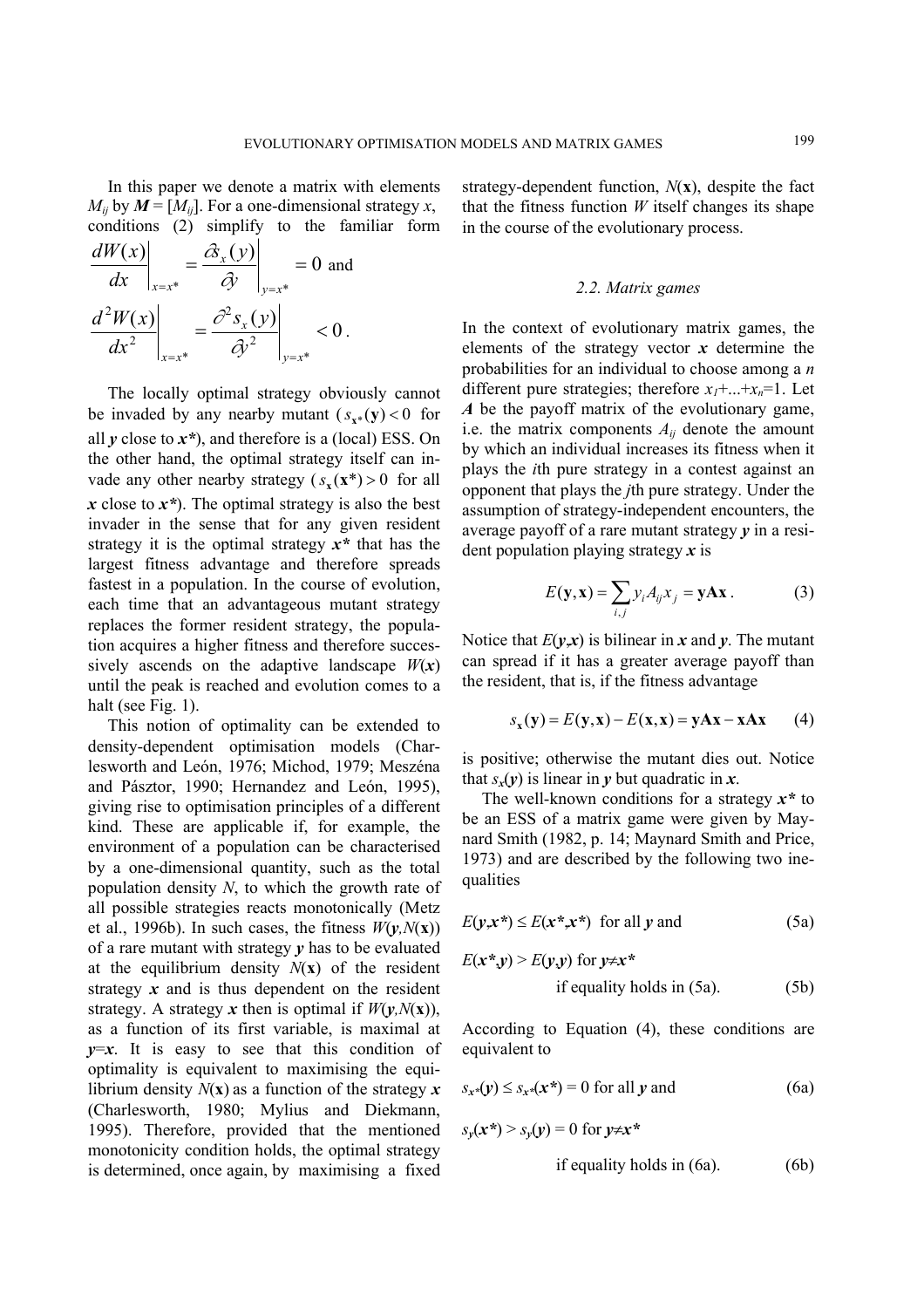The first ESS condition (6a) means that each possible mutant is either deleterious or neutral when it is infinitesimally rare in a population playing the ESS. This is obviously necessary if the ESS is to be immune against invasion. More significantly, the second ESS condition (6b) states that for all *y* for which neutrality holds in (6a), the ESS, when employed by a rare mutant, must be able to invade a resident population with strategy *y*.

According to a theorem by Bishop and Cannings (1978), all pure strategies contained in a mixed ESS are neutral in a resident population that plays the ESS. Since these pure strategies payoff equally well, so does any combination of them: All mixed strategies that contain the same pure strategies as the ESS are therefore neutral as well, and  $s_{r*}(y)=0$  is constant as a function of *y* in the range of *y* that has the same non-zero components as *x\** (i.e.  $y_i > 0$  only if  $x_i^* > 0$ ). The proof of the Bishop–Cannings theorem relies only on the assumption of fitness advantages being a linear function of mutant strategies *y*. The invariance of fitness over such subsets of strategies implies that mixed ESSs are never fully defined by the first ESS condition (6a) alone, but always rely on the second ESS condition (6b) as well. The mixed ESS must therefore always be able to invade a resident population of individuals that use the same pure strategies in a different mixture.

The fitness equality resulting from the Bishop– Cannings theorem can be conveniently illustrated in case of two pure strategies played with probabilities *x* and  $1-x$ , respectively. Relative to a mixed ESS  $(0 \le x^* \le 1)$  both pure strategies and any mixture of them are neutral, i.e.  $s_{x*}(y)=0$  for all 0≤*y*≤1 (see Fig. 2). This behaviour is not unexpected because the function  $s_{x*}(y)$ , being linear in *y,* cannot have an interior maximum with respect to *y*. Since  $s_x*(x^*)$  is zero (Equation (4)), it follows that if  $s_{x*}(y)$  were not zero everywhere then it would be positive for some *y*, which is impossible if *x\** is to be an ESS. When the resident strategy *x* is different from the ESS,  $s<sub>x</sub>(y)$  is described by a tilted line such that  $s<sub>x</sub>(x)$  is zero and  $s<sub>x</sub>(x^*)$  is positive. This follows directly from the fact that, according to (6b), the ESS must be able to invade any other resident strategy. Obviously, any mutant strategy that lies between the resident strategy and the ESS is then able to invade (see Fig. 2b). If the mutants differ only slightly from the resident, then

mutants nearer to the ESS take over so that the population gradually evolves towards the ESS. As evolution converges towards the ESS, the slope of the adaptive landscape decreases to zero (Hines, 1987; see also Fig. 2). Cressman (1996) discusses density-dependent matrix games.

# **3. Adaptive dynamics**

In this section we briefly introduce the basic concepts of adaptive dynamics theory. The framework outlined here was developed by Metz et al. (1996a), Geritz et al. (1997, 1998) and Dieckmann and Law (1996) for one-dimensional strategies and has been summarised in Dieckmann (1997). The multidimensional extension is based on Dieckmann and Law (1996), Metz et al. (1996a), Leimar (in press) and Dieckmann et al. (in prep.).

# *3.1. Invasion fitness*

In order to study the generic patterns of evolution driven by frequency-dependent selection, the fitness of a mutant strategy *y* in a resident population with strategy  $x$ ,  $s_x(y)$ , must not be constrained to any particular form. What  $s_r(y)$  looks like depends on the biological problem at hand; we merely assume that  $s_x(y)$  is known, twice continuously differentiable, and defined in such a manner that mutants with positive values of  $s<sub>x</sub>(y)$  can grow and invade, whereas mutants with negative values of  $s_r(v)$  die out in a resident population of strategy *x*. Notice that by this definition  $s_x(x)=0$  holds for any *x* because the resident strategy itself is neither growing nor declining in its own established population. Optimisation models and matrix games are specific cases of this general definition in which  $s_x(y)$  is given by Equation (1) or by Equations (3) and (4), respectively.

For a resident strategy *x\** to be evolutionarily stable it is necessary that  $s_{r*}(\nu) \leq 0$  for all  $\nu$ , i.e. that no mutant has a fitness advantage when it interacts with the resident only. The relation  $s_x*(y) < 0$  for all  $y \neq x^*$  is stricter and guarantees that the mutant dies out if its initial frequency is sufficiently low. When  $s_{x*}(y)$  is a nonlinear function of  $y$ , fitness equality,  $s_{r*}(y)=0$ , occurs only in very special and degenerate cases. The generic condition of evolu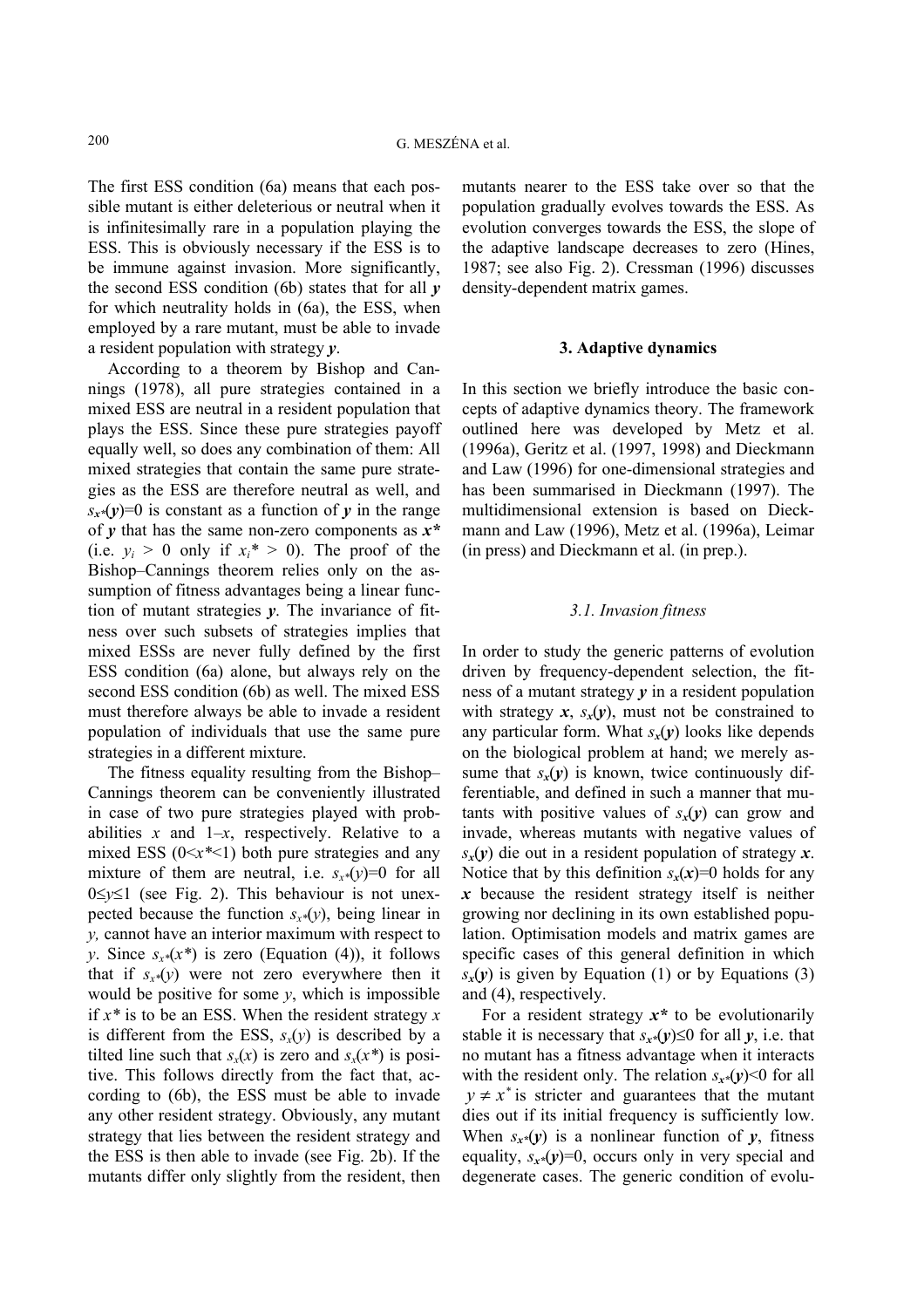tionary stability is  $s_{r*}(v) \leq s_{r*}(x^*)=0$  for all  $v \neq x^*$ . In other words, fitness as a function of the mutant strategy must attain a maximum at the ESS, provided that the ESS is the established resident (Maynard Smith, 1982)*.* The ESS can therefore be regarded as a *conditionally* optimal strategy, i.e. it is optimal in its own established population (see Fig. 3). Obviously, this conditional optimality does not impart any information about the outcome of selection when the ESS has not yet been established. Unlike an optimal strategy in frequencyindependent selection, the ESS is not necessarily the best invader against an arbitrary resident and in fact may not be capable at all of invading such an arbitrary resident. The ESS also does not necessarily coincide with the attractor of directional evolution (see, for example, Eshel, 1983; Abrams et al., 1993).

#### *3.2. Directional evolution*

In order to model the evolutionary process in the framework of adaptive dynamics, we assume that mutations are of small phenotypic effect so that a mutant *y* is always similar to its ancestor *x*;  $|\mathbf{v} - \mathbf{x}|$ , therefore, is small. The population makes a small evolutionary step each time a mutant successfully invades and replaces the former resident (see Metz et al., 1992; Dieckmann, 1994; Dieckmann et al., 1995; Metz et al., 1996a; Dieckmann and Law, 1996; Geritz et al., 1997, 1998; see Jacobs et al., in prep.; Geritz et al., in prep.; Geritz and Kisdi, in prep.; for proofs that an invader replaces the resident in case of small evolutionary step and nonzero fitness gradient.). A sequence of these small steps constitutes a stochastic evolutionary path that can be approximated by the deterministic trajectory described by the so-called canonical equation of adaptive dynamics,

$$
\frac{d\mathbf{x}}{dt} = \frac{1}{2}\alpha u(\mathbf{x})N(\mathbf{x})\mathbf{C}(\mathbf{x})\frac{\partial \mathbf{\hat{x}}_{\mathbf{x}}(\mathbf{y})}{\partial \mathbf{y}}\bigg|_{\mathbf{y}=\mathbf{x}}\tag{7}
$$

(Dieckmann and Law, 1996; Dieckmann and Metz, in press). Here *u* denotes the probability of a mutation per birth event and  $N(x)$  is the equilibrium size of the resident population for strategy *x*. The factor  $\frac{1}{2}$  reflects the fact that one half of the nearby mutants of a strategy are deleterious and thus cannot contribute to the evolutionary change described by

(7). The constant  $\alpha$  depends on details of the individual-based demography of the evolving population and equals 1 for the continuous-time birthand-death processes considered in Dieckmann and Law (1996). The variance-covariance matrix of the mutation distribution is given by  $C$ , which therefore characterises the expected size of mutational steps in different components of *x* as well as their potential correlations. The equilibrium density,  $N(x)$ , may depend on the resident strategy  $x$ , while *u* and *C* may depend on *x* but in the simplest case are just constants. Finally, the fitness gradient

**y x x y**  $\partial \hspace{-0.2cm} \bar{\partial} \hspace{-0.2cm} y = \left. \begin{matrix} \frac{1}{2} & \frac{1}{2} \end{matrix} \right|_{y=0}$ describes the force of selection: Given

the adaptive landscape for a resident strategy *x*, this gradient points into the direction of the steepest ascent on the adaptive landscape and therefore determines the direction as well as scales the speed of evolutionary change. For one-dimensional strategies, *C* is simply the variance of mutational changes in *x* and evolution proceeds towards smaller or larger values of *x* depending on the sign of the fitness gradient, i.e. depending on whether smaller or larger mutants are advantageous and thus capable of replacing the resident. For multidimensional strategies, however, the variancecovariance matrix *C* can also affect direction and outcome of the evolutionary process.

#### *3.3. Evolutionary singularities*

Evolutionarily singular strategies are the fixed points of adaptive dynamics as described by the canonical equation (7). A strategy *x\** therefore is

singular if its fitness gradient 
$$
\frac{\partial x(\mathbf{y})}{\partial y}\Big|_{y=x=x^*}
$$
 van-

ishes. For simplicity we do not consider boundary fixed points of Equation (7) where the fitness gradient need not be zero (Dieckmann and Law, 1996). Singular strategies are the only candidates for ESSs: an interior strategy with a non-zero fitness gradient always has potential invaders. Singular strategies can be fully characterised in terms of four properties (Geritz et al., 1998). For the purposes of this paper, however, we shall consider only the following three properties.

(i) A singular strategy is *convergence stable* (Christiansen, 1991), if it is an asymptotically sta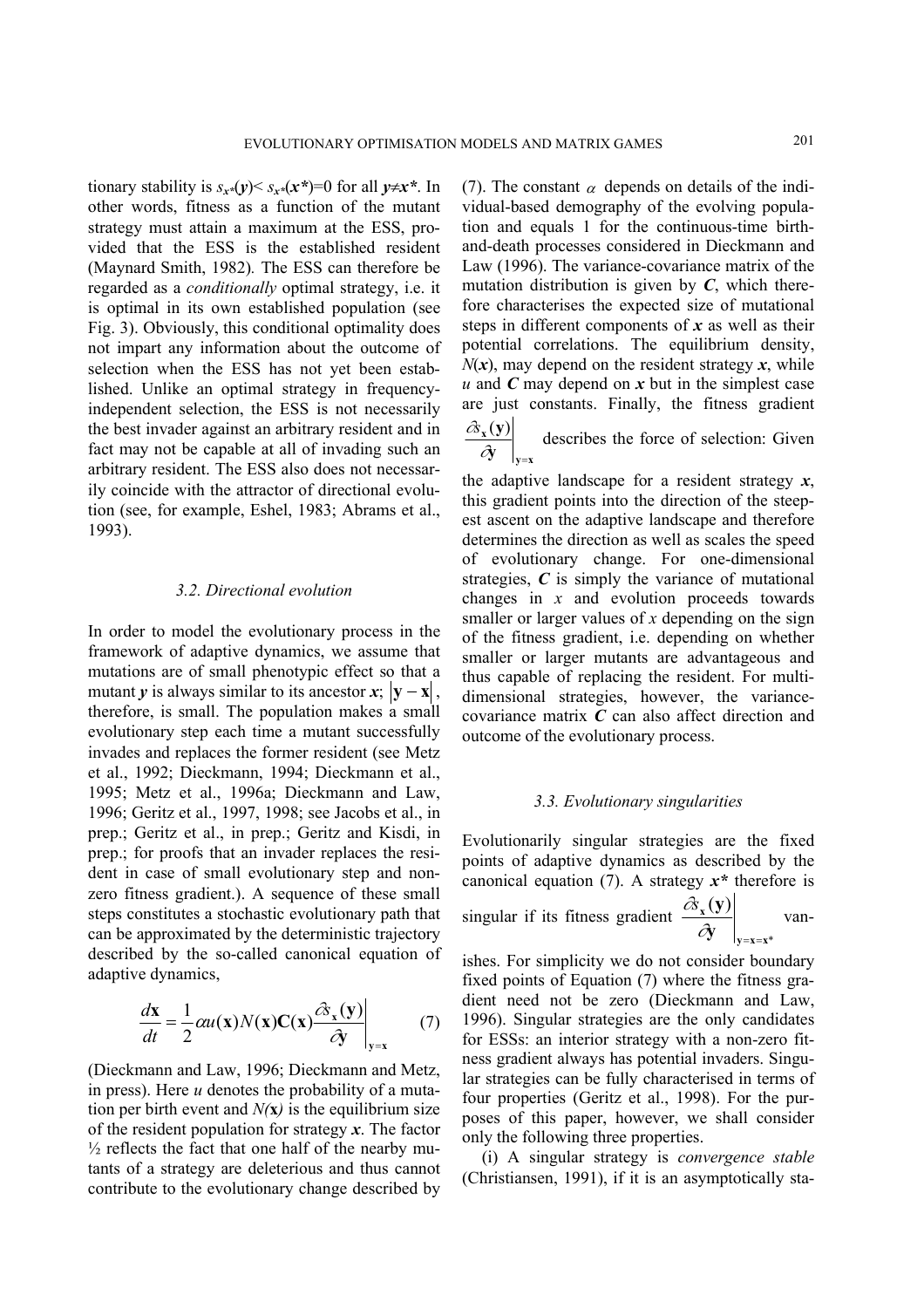ble fixed point of the canonical adaptive dynamics given by Equation (7) (Dieckmann and Law, 1996; Marrow et al., 1996). The stability of a fixed point depends not only on the fitness function  $s_r(y)$  but also on the variance-covariance matrix *C*. However, the evolutionarily singular strategy *x\** is asymptotically stable for *any* choice of the variance-covariance matrix if the matrix

$$
\left[\frac{\partial^2 s_x(\mathbf{y})}{\partial y_i \partial y_j}\Big|_{\mathbf{y}=\mathbf{x}=\mathbf{x}^*}\right] +
$$
  
+ 
$$
\frac{1}{2} \left[\frac{\partial^2 s_x(\mathbf{y})}{\partial y_i \partial x_j}\Big|_{\mathbf{y}=\mathbf{x}=\mathbf{x}^*} + \frac{\partial^2 s_x(\mathbf{y})}{\partial x_i \partial y_j}\Big|_{\mathbf{y}=\mathbf{x}=\mathbf{x}^*}\right]
$$
  
is negative definite (8)

(Leimar, in press).

For one-dimensional strategies this condition for convergence simplifies to

$$
\left. \frac{\partial^2 s_x(y)}{\partial y^2} \right|_{y=x=x^*} + \left. \frac{\partial^2 s_x(y)}{\partial x \partial y} \right|_{y=x=x^*} < 0 \text{ (Eshell, 1983).}
$$

To see this, notice that the local fitness gradient has to be positive for  $x \leq x^*$  and negative for  $x \geq x^*$  to ensure convergence stability. That is, the derivative

of the fitness gradient 
$$
\frac{d}{dx} \left( \frac{\partial s}{\partial y} \bigg|_{y=x} \right)
$$
 must be nega-

tive, which leads to the previous expression.

(ii) A singular strategy *x\** is *locally evolutionarily stable* if no nearby mutant can invade the resident population of *x\**. As we have seen in the previous section, the generic (and sufficient) condition for evolutionary stability is that  $s_{r*}(v)$  attains a maximum at  $y=x^*$ , i.e. that the matrix

$$
\left[\frac{\partial^2 s_x(\mathbf{y})}{\partial y_i \partial y_j}\Big|_{\mathbf{y}=\mathbf{x}=\mathbf{x}^*}\right]
$$
 is negative definite. (9)

For one-dimensional strategies,

$$
\left. \frac{\partial^2 s_x(y)}{\partial y^2} \right|_{y=x=x^*} < 0
$$
 is the analogous condition

for a fitness maximum (Maynard Smith, 1982; Brown and Vincent, 1987a).

(iii) A third property of the singular strategy *x*\* determines whether, as a rare mutant, it can spread in the resident population of a nearby strategy. (Notice that this requirement differs from convergence stability: A convergence stable singular strategy may not be able to invade, and vice versa.) Locally, the singular strategy has *invading potential* with respect to the resident population of any other strategy that is similar to itself if  $s<sub>x</sub>(x<sup>*</sup>)$  >  $s_x(x) = 0$ , i.e. if  $s_x(x^*)$  attains a local minimum at *x\** as a function of *x*. Generically this is the case if

$$
\left[\frac{\partial^2 s_x(\mathbf{y})}{\partial x_i \partial x_j}\bigg|_{\mathbf{y}=\mathbf{x}=\mathbf{x}^*}\right]
$$
 is positive definite (10)

or, for one-dimensional strategies, if  $\frac{\partial^2 s_x(\mathbf{y})}{\partial x^2}$  > 0 (Kisdi and Meszéna, 1993, \* 2 2 *y* =*x* =*x x x s* ∂

1995; Apaloo, 1997; Geritz et al., 1997, 1998).

A fourth property of evolutionary singularities (determining whether there exists protected dimorphisms in the singularity's neighbourhood) is important for resolving the full scope of generic evolutionary patterns near evolutionary singularities (Metz et al., 1996a; Geritz et al., 1997, 1998). It is, however, not relevant for our present purposes and therefore we shall not discuss it.

The three properties given by Conditions (8), (9) and (10) are not fully independent. In particular, a strategy that is evolutionarily stable and that is able to invade other nearby strategies is also necessarily convergence stable. In order to see this, we need the following relationship between the second derivatives of  $s_x(y)$ , obtained by replacing  $s_x(y)$  by its Taylor-expansion in the equation *sx*(*x*)=0 (Metz et al., 1996a):

$$
\left[\frac{\partial^2 s_{\mathbf{x}}(\mathbf{y})}{\partial x_i \partial x_j}\bigg|_{\mathbf{y}=\mathbf{x}} + \frac{\partial^2 s_{\mathbf{x}}(\mathbf{y})}{\partial y_i \partial x_j}\bigg|_{\mathbf{y}=\mathbf{x}} + \right]
$$

$$
+\frac{\partial^2 s_x(\mathbf{y})}{\partial x_i \partial y_j}\Big|_{\mathbf{y}=\mathbf{x}} + \frac{\partial^2 s_x(\mathbf{y})}{\partial y_i \partial y_j}\Big|_{\mathbf{y}=\mathbf{x}}\Bigg] = 0 \qquad (11a)
$$

or, for one-dimensional strategies,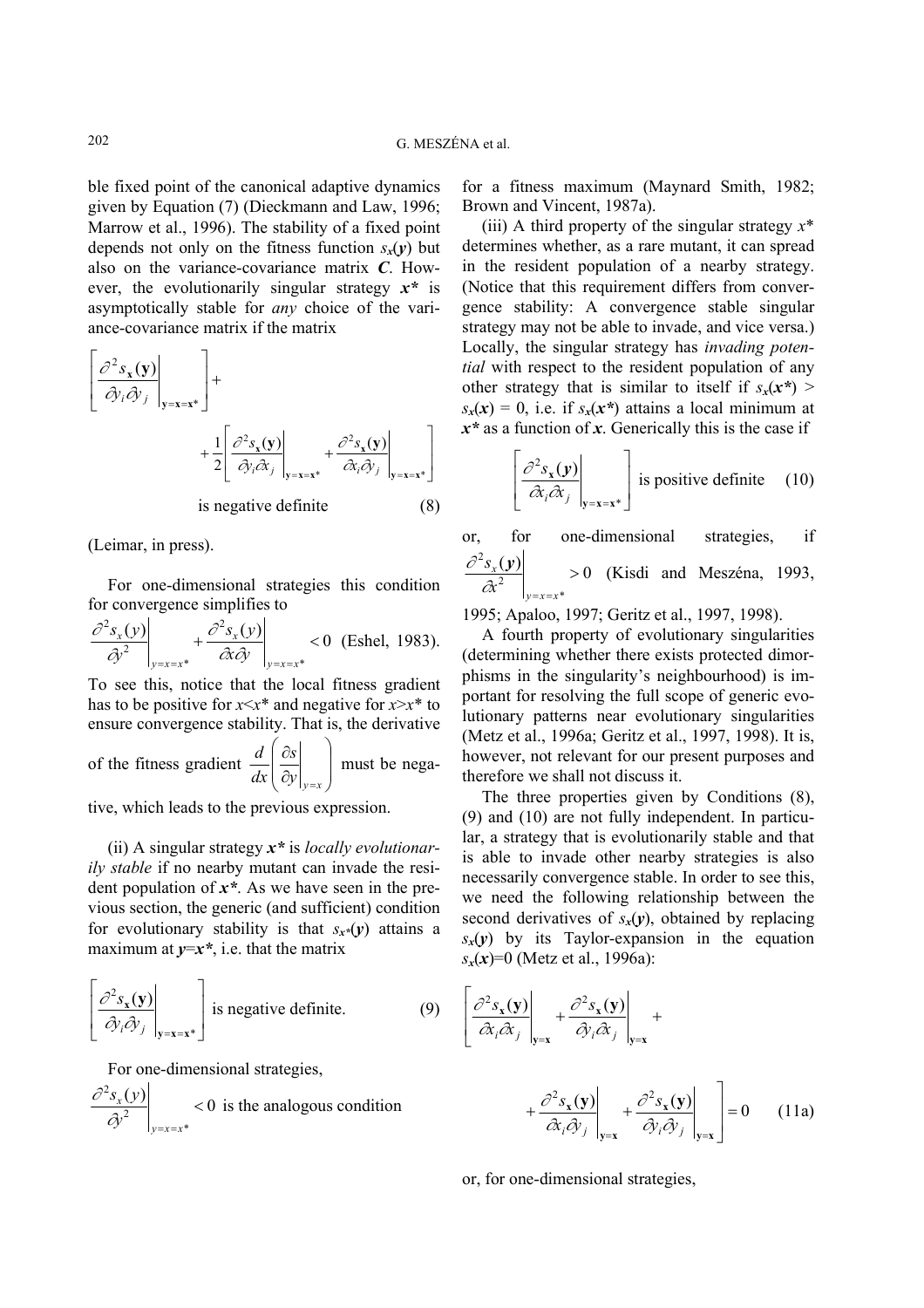$$
\frac{\partial^2 s_x(y)}{\partial t^2}\Big|_{y=x} + 2\frac{\partial^2 s_x(y)}{\partial t \partial y}\Big|_{y=x} + \frac{\partial^2 s_x(y)}{\partial y^2}\Big|_{y=x} = 0. (11b)
$$

Using Equation (11a), Condition (8) can be rewritten such that the singularity is convergence stable for any choice of the variance-covariance if

$$
\left[ \frac{\partial^2 s_x(\mathbf{y})}{\partial y_i \partial y_j} \bigg|_{\mathbf{y} = \mathbf{x} = \mathbf{x}^*} \right] - \left[ \frac{\partial^2 s_x(\mathbf{y})}{\partial x_i \partial x_j} \bigg|_{\mathbf{y} = \mathbf{x} = \mathbf{x}^*} \right] \text{ is negative}
$$

definite (or, for one-dimensional strategies, if

$$
\left. \frac{\partial^2 s_x(y)}{\partial y^2} \right|_{y=x=x^*} - \frac{\partial^2 s_x(y)}{\partial z^2} \right|_{y=x=x^*} < 0
$$
.) It now

becomes evident that this condition is always satisfied if the singular strategy is both evolutionarily stable (the first matrix is negative definite according to Condition (9)) and has invasion potential (the second matrix is positive definite according to Condition (10)).

# **4. Optimisation models and matrix games as special cases of adaptive dynamics**

Optimal strategies as well as matrix game ESSs must be evolutionarily singular strategies. At nonsingular strategies there is directional evolution according to Equation (7), resulting from the invasion of nearby advantageous mutants. In optimisation models this invading mutant must have higher fitness, therefore the original non-singular resident cannot have been optimal. Similarly, invasion cannot occur at an ESS of a matrix game.

#### *4.1. Optimisation models*

In optimisation models,  $s_x(y)$  takes the form given in Equation (1); therefore all mixed partial deriva-

tives are zero, 
$$
\left[\frac{\partial^2 s_x(\mathbf{y})}{\partial x_i \partial y_j}\right] = \left[\frac{\partial^2 s_x(\mathbf{y})}{\partial y_i \partial x_j}\right] = \mathbf{0}
$$
. According to Condition (2b),  $\left[\frac{\partial^2 s_x(\mathbf{y})}{\partial y_i \partial y_j}\right]_{\mathbf{y} = \mathbf{x} = \mathbf{x}^*}$  is

negative definite at the optimal strategy *x\**. Three properties of the optimal strategy then follow immediately (Metz et al., 1996b; Kisdi, 1998; Mylius and Metz, in press): (i) The optimal strategy is convergence stable because the first term in Condition (8) is negative definite according to Condition (2b) and the remaining terms are zero.

(ii) The optimal strategy is an ESS since Condition (9) is immediately satisfied by Condition (2b). (iii) The optimal strategy can invade all other strategies. To see this, notice that the second and third terms in equation (11a) vanish and that the last term is negative definite. Consequently, the first term must be positive definite, and this is equivalent to Condition (10).

In the simpler case of one-dimensional strategies we can conclude that the mixed partial derivative  $\frac{\partial^2 s_x(y)}{\partial x \partial y}$  is zero because  $s_x(y)$  is of the form

$$
\frac{d}{dx dy}
$$
 is zero because  $s_x(y)$  is of the form

given by Equation (1), and that \* 2  $2s_r(y)$ *y x x y s y*  $\partial y^2 \big|_{y=0}$  $\frac{\partial^2 s_x(y)}{\partial x^2}$  is

negative because the optimal strategy *x\** maximises  $s_x(y)$ . The latter condition is equivalent to evolutionary stability. Moreover, *x\** is an attractor

since 
$$
\frac{\partial^2 s_x(y)}{\partial y^2}\Big|_{y=x=x^*} + \frac{\partial^2 s_x(y)}{\partial x \partial y}\Big|_{y=x=x^*}
$$
 reduces to

$$
\left. \frac{\partial^2 s_x(y)}{\partial y^2} \right|_{y=x^*}
$$
, which is negative. Finally, since the

second term in Equation (11b) is zero and the third  
term is negative, the first term 
$$
\frac{\partial^2 s_x(y)}{\partial x^2}\Big|_{x=x^*}
$$
 must

be positive. This implies that the singular strategy *x\** has the potential to invade any other resident population with a strategy that is similar to itself. Notice that, because all mixed partial derivatives vanish, the conditions for asymptotic stability, for evolutionary stability, and for invading potential are all equivalent.

#### *4.2. Matrix games*

In matrix games, the components of the vector *x* represent the probabilities of playing different pure strategies. This implies  $x_1 + ... + x_n = 1$ , and therefore the *n* components are not independent of each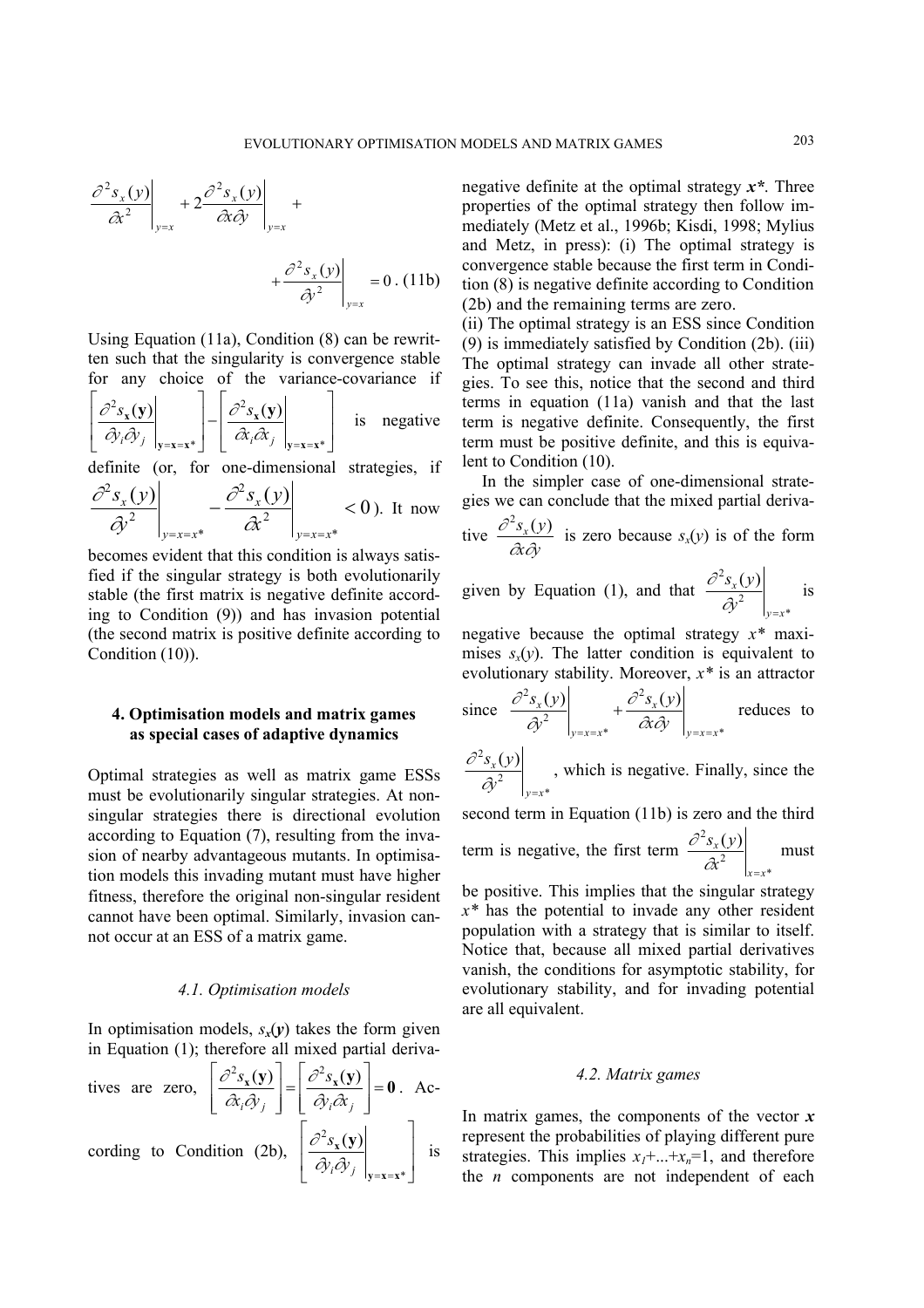other. The adaptive dynamics in Equation (7) thus has to be constrained to the set of vectors with  $x_1 + ... + x_n = 1$ , called the *n*-dimensional simplex,  $S_n$ . This amounts to a constraint that has to be imposed on the mutational variance-covariance matrix *C*: Mutations in the different components of *x* cannot be independent because the resulting mutant strategy must still satisfy  $x_1 + ... + x_n = 1$ .

This means that  $x_1, \ldots, x_n$  cannot change in an uncorrelated manner, because if some elements of *x* increase then it is necessary for others to decrease in order to maintain a constant sum. Constraining *C* in this manner affects the stability conditions (8), (9), and (10) such that negative or positive definiteness is required only for vectors with  $x_1 + ... + x_n = 1$ . (More precisely, instead of requiring that a matrix  $M$  is positive definite, we only need to require that *xMx* is a positive definite quadratic form for  $x \in S_n$ .) In this subsection, we shall use negative or positive definiteness in this sense. (Alternatively, one can rewrite the theory in terms of *n–1* independent strategy variables, say  $x_1, \ldots, x_{n-1}$ , and replace  $x_n$  by  $1-x_1-...-x_{n-1}$ . The resulting fitness function  $s_x(y)$  remains linear in the independent variables  $y_1, \ldots, y_{n-1}$ .)

In order to simplify the analysis, we have assumed that the evolutionarily singular strategy of the adaptive dynamics lies in the interior of the strategy space and not on its boundary. Accordingly, we restrict attention here to fully mixed ESSs, which contain each pure strategy with positive probability  $(x_i^* > 0$  for all *i*).

According to the Bishop–Cannings theorem, all (pure or mixed) strategies are neutral in the resident population of a fully mixed singular strategy *x\**. In Condition (6a), therefore, equality holds for all *y*. Evolutionary stability thus depends on Condition (6b): *x\** as a rare mutant must be able to invade any other strategy. In matrix games, evolutionary stability and invading potential are thus intimately linked.

Asymptotic stability follows from evolutionary stability and invading potential not only in the generic case (see previous section) but, by analogous reasoning, also in the degenerate case of ma-

trix games. For matrix games  $\left| \frac{U - S_X(y)}{Z}\right| = 0$  $\overline{\phantom{a}}$  $\overline{\phantom{a}}$ J  $\overline{\phantom{a}}$  $\mathsf{L}$  $\mathbf{r}$ L  $\mathbf{r}$  $\partial y_i \partial y_j$ *s* ∂v.∂  $\partial^2 s_{\mathbf{x}}(\mathbf{y})$ 

holds, because  $s_x(y)$  is linear in  $y$  (Equation (4)). According to Condition (10), *x\** as a rare mutant is able to invade all nearby resident strategies and hence is an ESS of the matrix game if L

 $\overline{\phantom{a}}$  $\overline{\phantom{a}}$ J  $\overline{\phantom{a}}$ L L L  $=\mathbf{x} = \mathbf{x}^*$  $2s_{\mathbf{x}}(\mathbf{y})$  $y = x = x$ **<sup>x</sup> y**  $\alpha_i \hat{\alpha}_j$ *s*  $\frac{\partial^2 s_x(\mathbf{y})}{\partial x \cdot \partial x}$  is positive definite. Notice that

since  $s_x(y)$  is quadratic in x, this is a global condition. In Equation (11a), the first term is positive definite and the last term vanishes. The remaining terms,

$$
\left[ \left. \frac{\partial^2 s_x(\mathbf{y})}{\partial y_i \partial x_j} \right|_{\mathbf{y} = \mathbf{x} = \mathbf{x}^*} + \left. \frac{\partial^2 s_x(\mathbf{y})}{\partial x_i \partial y_j} \right|_{\mathbf{y} = \mathbf{x} = \mathbf{x}^*} \right], \text{ must then be}
$$

negative definite, which implies that Condition (8) is satisfied (see also Hines, 1980; Cressman and Hines, 1984; Hofbauer and Sigmund, 1990). In case of one-dimensional strategies (i.e. in  $2\times 2$ ) games with mixing probabilities *x* and 1–*x*, respectively), we have  $\frac{\partial^2 s_x(y)}{\partial x^2} = 0$ 2  $\frac{s_x(y)}{3^2}$  =  $\frac{\partial^2 s_x(y)}{\partial x^2} = 0$  since  $s_x(y)$  is a linear

function of *y* and \* 2  $2s_r(y)$  $y = x = x$ *x x s y*  $\left.\partial x^2\right|_{y=x=0}$  $\frac{\partial^2 s_x(y)}{\partial^2}$  must be positive

for *x\** to be able to invade other strategies and hence to be the ESS. Equation (11b) then guarantees that \*  $^{2}s_{r}(y)$  $y = x = x$ *x x y s y*  $\left.\partial\!\!\! x\partial\!\!\! y\right|_{\!\scriptscriptstyle y=x=}$  $\frac{\partial^2 s_x(y)}{\partial x}$  is negative, which, to-2

gether with  $\frac{\partial^2 s_x(y)}{\partial x^2} = 0$  $\frac{s_x(y)}{3^2}$  =  $\frac{\partial^2 s_x(y)}{\partial x^2} = 0$ , implies that Condition

(8) is satisfied.

# **5. Discussion**

The simplest version of optimisation models amount to an unconditional maximisation of fitness: strategies with higher fitness always replace strategies with lower fitness until the optimal strategy is established. This is the most straightforward formalisation of the Darwinian idea of survival of the fittest, and it is easily visualised as evolution moving uphill on a fixed adaptive landscape. Optimisation, however, is applicable only if a measure of fitness,  $W(x)$  in Equation (1), can be found that characterises each strategy independently of the actual composition of the population (Fig. 1).

A universally applicable measure of fitness is the long-term per capita growth rate of a rare mu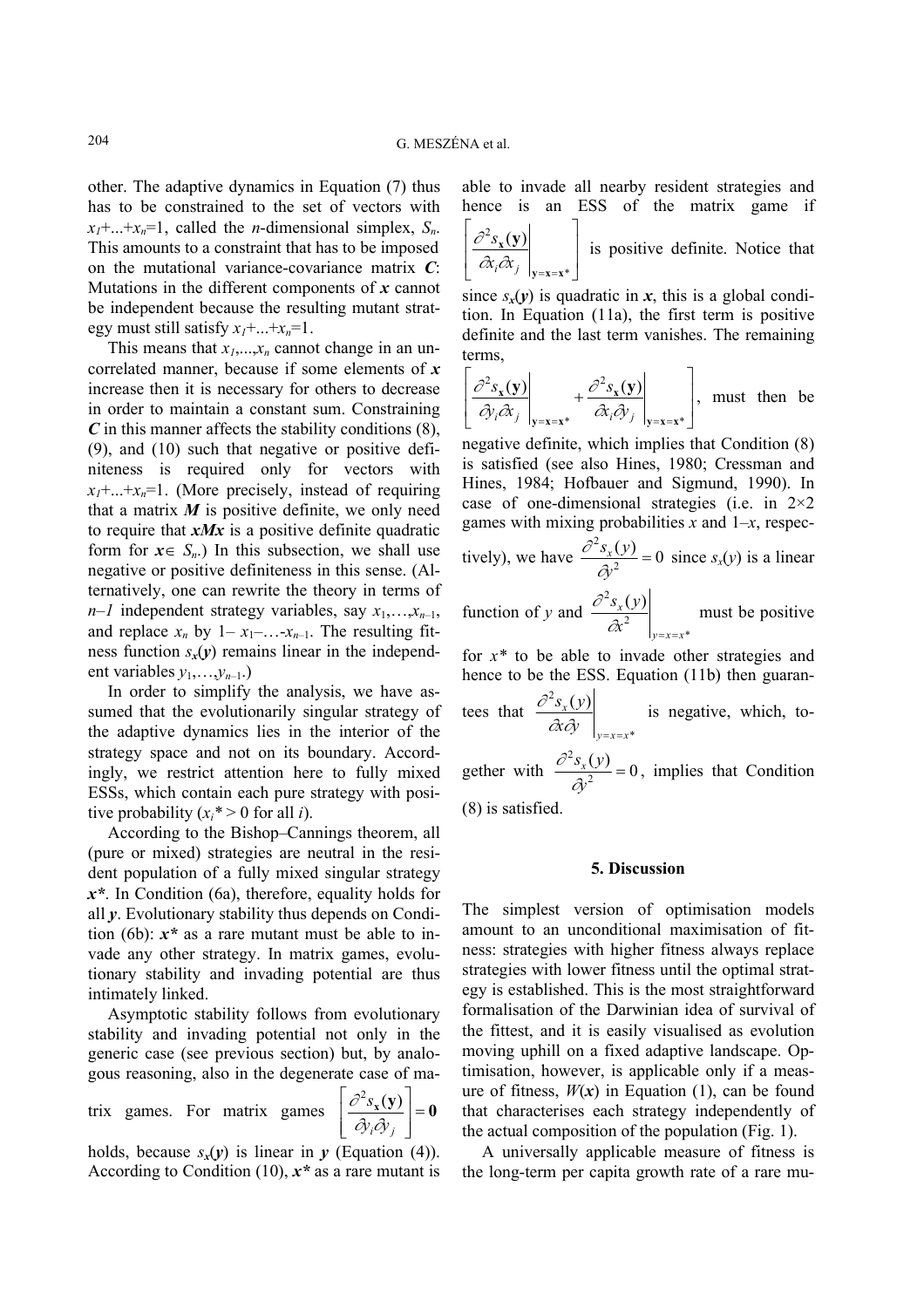tant strategy (Metz et al., 1992). This growth rate depends not only on the strategy of the mutant but also on the environment in which such a mutant lives. This environment is characterised in terms of variables like the abundance and quality of resources, abundance and satiation status of predators, presence and harmfulness of pathogens, behavioural actions undertaken by conspecifics, etc. These environmental variables, in turn, tend to be affected by the number and strategy of other individuals present in the population. Therefore, the existence of a good fitness measure that is independent of the resident population is more the exception than the rule. Instead, environmental feedback and the resulting density and frequency dependence of selection pressures are important phenomena in a wide variety of ecosystems.

A rare mutant's long-term growth rate depends on the resident population even in those ecological situations where optimisation models apply. A negative feedback necessarily exists between population growth and population density: Otherwise populations would exhibit sustained exponential growth, which is biologically impossible. Optimisation models may be applicable if growth rates depend on a *single* density parameter (such as total population density). In this case, equilibrium densities are maximised (Charlesworth, 1980; Mylius and Diekmann, 1995). Under even more specific assumptions, the growth rate *r* or the lifetime reproductive success  $R_0$  can be expressed as the product of a density-dependent and a strategydependent component (Mylius and Diekmann, 1995; Pásztor et al., 1996). Notice, however, that from a mathematical point of view it is often most straightforward to retain the long-term growth rate of a strategy when it is rare as the ultimate measure of fitness and consider density dependence explicitly; this choice, of course, does not alter the nature of the optimisation problem. If a population is limited by a single resource, then the abundance of this resource will be minimised by the evolutionarily optimal strategy (Tilman, 1982; Mylius and Diekmann, 1995). If, however, the environment is characterised by two or more variables, then optimisation is no longer possible: Any fitness measure then necessarily depends on the strategy (or strategies) established in the population (Tilman, 1982; Kisdi and Meszéna, 1993, 1995; Metz et al.

1996b; Heino et al., 1998; Meszéna and Metz, in press).

Frequency-dependent selection was first studied in the context of evolutionary game theory (Hamilton, 1967; Maynard Smith and Price, 1973; Bishop and Cannings, 1978; Taylor and Jonker, 1978; Zeeman, 1980; Hines, 1980, 1987; Maynard Smith, 1982; Hofbauer and Sigmund, 1998). Similarly to game theory, adaptive dynamics theory considers fitness as being determined by the strategy of a focal individual as well as by the strategies of the resident population. However, while fitness functions are often linear in game theory, adaptive dynamics theory is based on generic, non-linear fitness functions. Indeed, frequency-dependent selection with a non-linear dependence of fitness values on strategies is ubiquitous: it occurs, for example, in the context of resource competition (Christiansen and Loeschcke 1980, 1984; Loeschcke and Christiansen, 1984; Brown and Vincent, 1987b; Christiansen, 1991, 1998; Taper and Case, 1992; Vincent et al. 1993; Doebeli, 1996; Metz et al., 1996a; Dieckmann and Doebeli, 1999), predatorprey systems (Brown and Vincent, 1992; Matsuda and Abrams, 1994a; Doebeli and Dieckmann, 2000), multiple habitats (Brown and Pavlovic, 1992; Meszéna et al., 1997; Kisdi and Geritz, 1999), stochastic environments (Ellner, 1985; Cohen and Levin, 1991; Kisdi and Meszéna, 1993, 1995; Doebeli and Ruxton, 1997), asymmetric competition (Maynard Smith and Brown, 1986; Abrams and Matsuda, 1994; Matsuda and Abrams, 1994b; Law et al., 1997; Kisdi, 1999), mutualistic interactions (Law and Dieckmann, 1998; Doebeli and Dieckmann, 2000) and sex-ratio evolution (Van Tienderen and De Jong, 1986).

Since a mutant can only invade if it has a higher fitness than the resident, each small evolutionary step is made uphill on the adaptive landscape, entailing some resemblance to optimisation models. Under frequency dependence, however, the adaptive landscape depends on the resident population and therefore changes with each replacement of a resident strategy with a mutant strategy (see, for example, Brown and Pavlovic, 1992; Brown and Vincent, 1992; Dieckmann 1994; Geritz and Kisdi, in press). Evolution comes to a halt if the population cannot be invaded by any new mutant, i.e. if an evolutionarily stable strategy is established.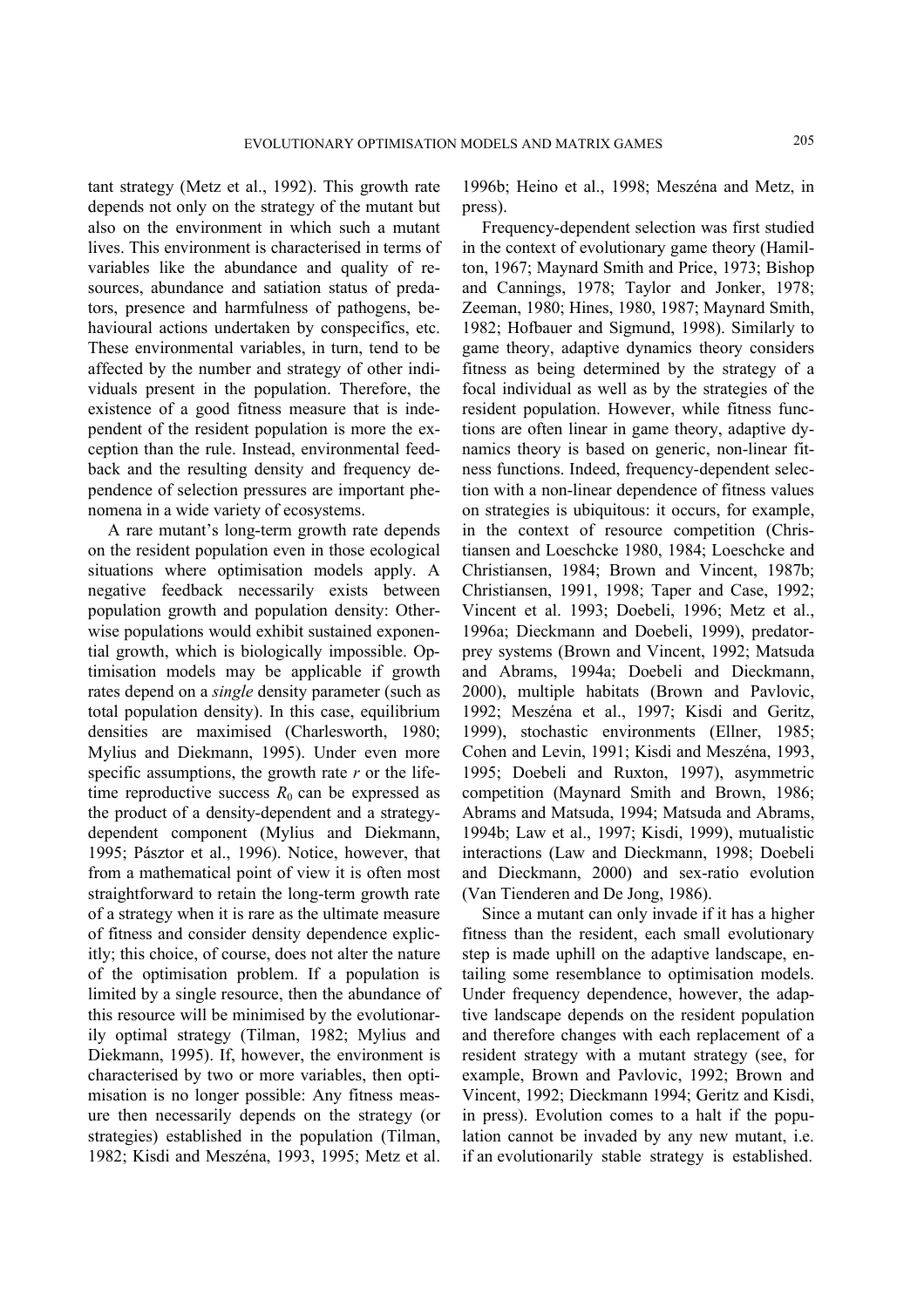Generically, the ESS is located at a peak of the adaptive landscape that results from the resident ESS population. In other words, the fitness of the ESS is the highest possible *provided that the ESS is the resident*. The ESS is thus characterised by a conditional maximisation of fitness. Evolutionarily stable polymorphisms, comprising several strategies, can be defined analogously (Brown and Vincent, 1987a, b; Metz et al., 1996a; Geritz, 1998).

Matrix games are part of an important but special class of frequency-dependent models in which fitness is a linear function of the mutant strategy and for which the adaptive landscape is therefore described by a straight line or hyperplane (Hines, 1987; see also Fig. 2). Other members of this class are games in which the mutant's payoff is nonlinear in the opponent's strategy but still linear in the strategy of the mutant itself,  $E(y,x)=y \cdot f(x)+\text{const.}$ For example, the sex ratio game (Maynard Smith, 1982) has a payoff function of this form. If the adaptive landscape is linear, then it cannot have an internal maximum and therefore must be flat once the (fully mixed) ESS is established. When infinitesimally rare, alternative strategies are neutral in the population of the ESS. Consequently, an additional condition is necessary to ensure that alternative mutants decline in number whenever they are present at a small but positive frequency. For matrix games, the payoff to a strategy can be decomposed into a sum of the payoff received in encounters with the resident and the payoff from encounters with the rare mutant. The first term is equal for all strategies when the resident is the (fully mixed) ESS. All the fitness difference between the ESS and the alternative mutants therefore comes from the second term: If the mutant is to die out, the ESS must perform better when encountering the alternative strategy than the alternative strategy against itself. This means that the ESS as a rare mutant must be able to invade the established population of the alternative strategies (Condition (6b); Maynard Smith and Price, 1973; Maynard Smith, 1982; Pohley and Thomas, 1983). Notice that the described decomposition of fitness is valid only in matrix games: There no simple criterion is available similar to Condition (6b) if the payoff is given by  $\psi f(x)$ +const. with nonlinear  $f(x)$ .

In the context of matrix games, the linearity of fitness is a consequence of the assumption that fitness is determined by the average payoff gained

in independent encounters in well-mixed populations. The fragility of this assumption is underscored by the fact that in iterated and/or spatially extended games the encounters are no longer independent of each other; consequently, the fitness function becomes nonlinear (Hofbauer and Sigmund, 1990, 1998; Nowak and May, 1992; Szabó and Tőke, 1998; Brauchli et al., 1999; Szabó et al., 2000). The linearity of fitness is also lost if payoffs fluctuate over generations (Metz, unpublished).

When the shape of the fitness function  $s_r(v)$  is unrestricted, the properties of evolutionary singularities (asymptotic stability, evolutionary stability, and invading potential) are pairwise independent (Eshel, 1983; Taylor, 1989; Christiansen, 1991; Geritz et al., 1998). For example, evolutionarily stable strategies are not necessarily attractors and thus may be unreachable by evolution. Eshel (1983), Nowak (1990) and Kisdi and Meszéna (1995) provide examples for such 'Garden of Eden' singularities (see also Fig. 3). On the other hand, there exist convergence stable strategies that are not evolutionarily stable: The evolutionary process then converges towards a local *minimum* instead of maximum of the adaptive landscape; see Hofbauer and Sigmund (1990), Nowak (1990), Christiansen (1991), Brown and Pavlovic (1992), Brown and Vincent (1992), Abrams et al. (1993), Day (in press) for examples. Disruptive selection near these points can lead to *evolutionary branching*, a process during which an initially monomorphic population splits up into two distinct strategies that become separated by a widening gap (Metz et al., 1996a; Geritz et al., 1997, 1998). Examples for evolutionary branching have been found e.g. by Metz et al. (1992), Doebeli and Ruxton (1997), Meszéna et al. (1997), Boots and Haraguchi (1999), Geritz et al. (1998, 1999), Kisdi (1999), Kisdi and Geritz (1999), Parvinen (1999), Mathias and Kisdi (2001), Mathias et al. (2001) and Cheptou and Mathias (in press). Evolutionary branching accompanied by the evolution of reproductive isolation has been suggested as a basis for adaptive speciation that may occur in sympatry (Dieckmann and Doebeli, 1999; Doebeli and Dieckmann, 2000; Kisdi and Geritz, in press; Geritz and Kisdi, 2000).

By contrast, in optimisation models the optimal strategy is always evolutionarily stable, asymptoti-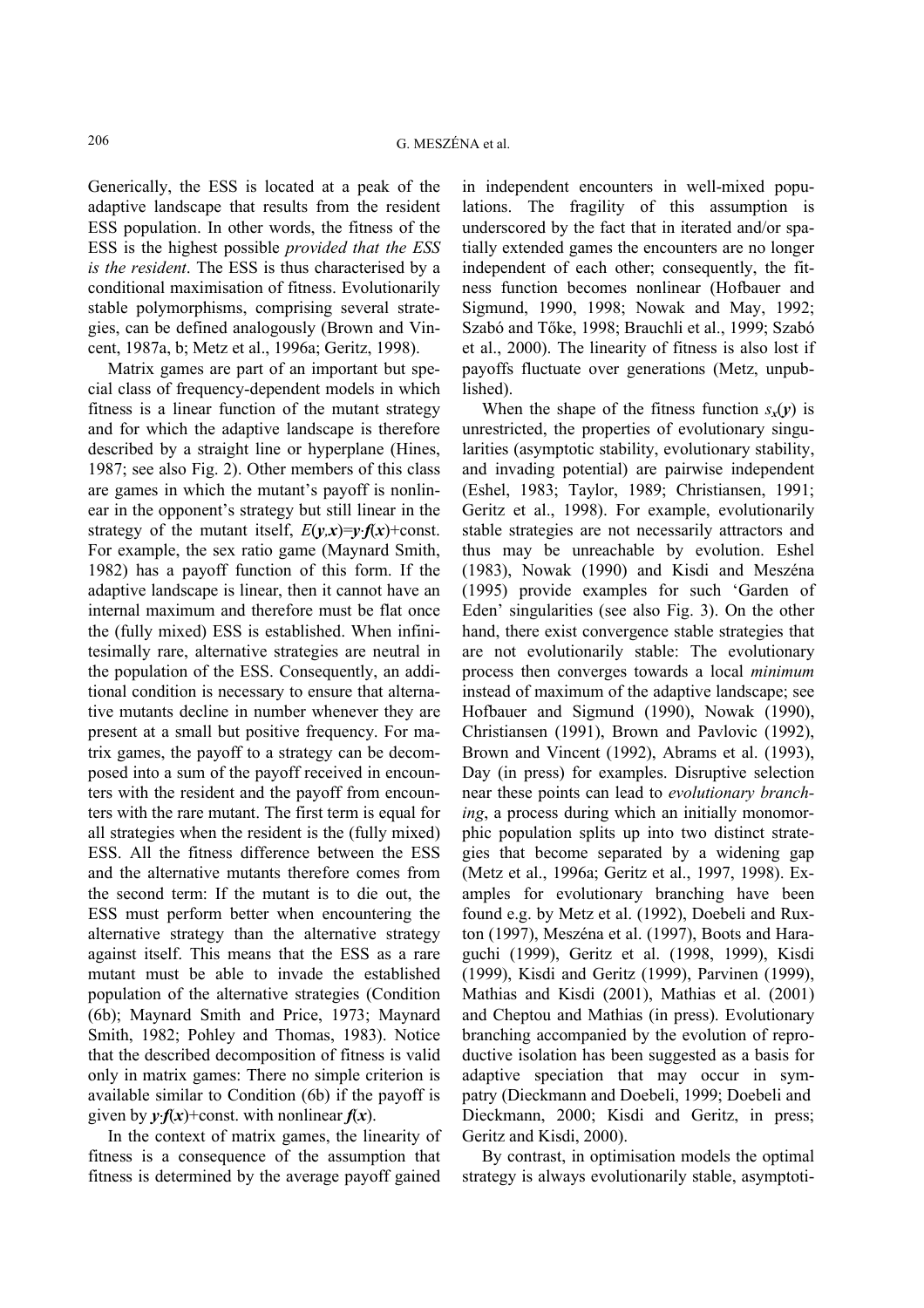cally stable and can invade nearby resident strategies, i.e. these three properties are linked (Kisdi and Meszéna, 1993, 1995; Kisdi, 1998). Asymptotic stability, evolutionary stability, and invading potential are also linked in matrix games, but in a slightly different sense. In optimisation models, asymptotic stability and invading potential are implied by evolutionary stability. In matrix games, however, invading potential is necessary for evolutionary stability, since the model is degenerate with respect to the generic condition for evolutionary stability. Since invading potential is thus part of the ESS definition for matrix games, only asymptotic stability remains to be regarded as a consequence of evolutionary stability (Hines, 1980; Cressman and Hines, 1984; Hofbauer and Sigmund, 1990).

If an optimisation model is perturbed such that Equation (1) does not hold anymore, but the perturbation is small, then the model still has a convergence stable singular strategy that is an ESS and that also can invade other nearby strategies. This can be seen from the fact that Conditions (8), (9), and (10) are satisfied in optimisation models as strict inequalities. An illustration for this structural stability is given by Kisdi and Meszéna (1993). They consider a density-dependent life-history model, where optimisation is applicable when the environment is stable; for temporally fluctuating environments, however, selection in the model becomes frequency dependent. If the temporal fluctuations are weak (i.e. if the optimisation model is only slightly perturbed), then there is still a strategy near the original optimum that is attracting, evolutionarily stable and has invading potential.

Matrix games do not possess this kind of structural stability. Since equality holds in Condition (9), the singularity of a matrix game can lose its evolutionary stability due to the slightest perturbation. Asymptotic stability and invading potential will be retained because strict inequalities hold in Conditions (8) and (10). In case of one-dimensional strategies, loss of evolutionary stability implies that the singularity bifurcates into an evolutionary branching point (Geritz et al., 1998). Dieckmann and Metz (in prep.) provide examples for such bifurcations in perturbed matrix games.

In this paper, we have considered monomorphic resident populations only. Coexistence of strategies is not possible in optimisation models: The strategy with the highest fitness  $W(x)$  outcompetes all others, or, in case of density-dependent optimisation under the described monotonicity condition, the strategy with the highest equilibrium density (lowest equilibrium resource level) wins over the rest. Coexistence requires frequency dependent selection. In case of resource competition, this requirement translates into the well-known ecological requirement of having more than one resources to sustain more than one consumer (Mac-Arthur and Levins, 1964; Levin, 1970; Tilman, 1982; Meszéna and Metz, in press). Optimisation models are structurally unstable in the sense that an arbitrarily weak frequency dependence may result in the coexistence of certain strategies in the neighbourhood of the ESS. These strategies, however, undergo convergent evolution such that ultimately the ESS will be established (Geritz et al., 1998).

In matrix games strategies can coexist. New mutants are neutral against a set of resident strategies if the frequencies of pure strategies, averaged over the entire population (and thus called the population strategy), correspond to the ESS frequencies (Thomas, 1984). Starting with a single resident strategy and with small mutations, however, the ESS population strategy will not be reached until the individual strategies themselves are near the ESS. Directional evolution will thus proceed until it arrives at the neighbourhood of the ESS. Near the ESS, several strategies may form a polymorphism that generates the ESS population strategy where further mutations are neutral.

In the generic case of frequency-dependent selection with non-linear fitness function, the notions of ESS and environment-dependent optimality are equivalent: they are the general rendering of the Darwinian idea of the "survival of the fittest". Linear models, such as matrix games, represent an important, but mathematically degenerate, special case when the ESS cannot be considered as an optimum.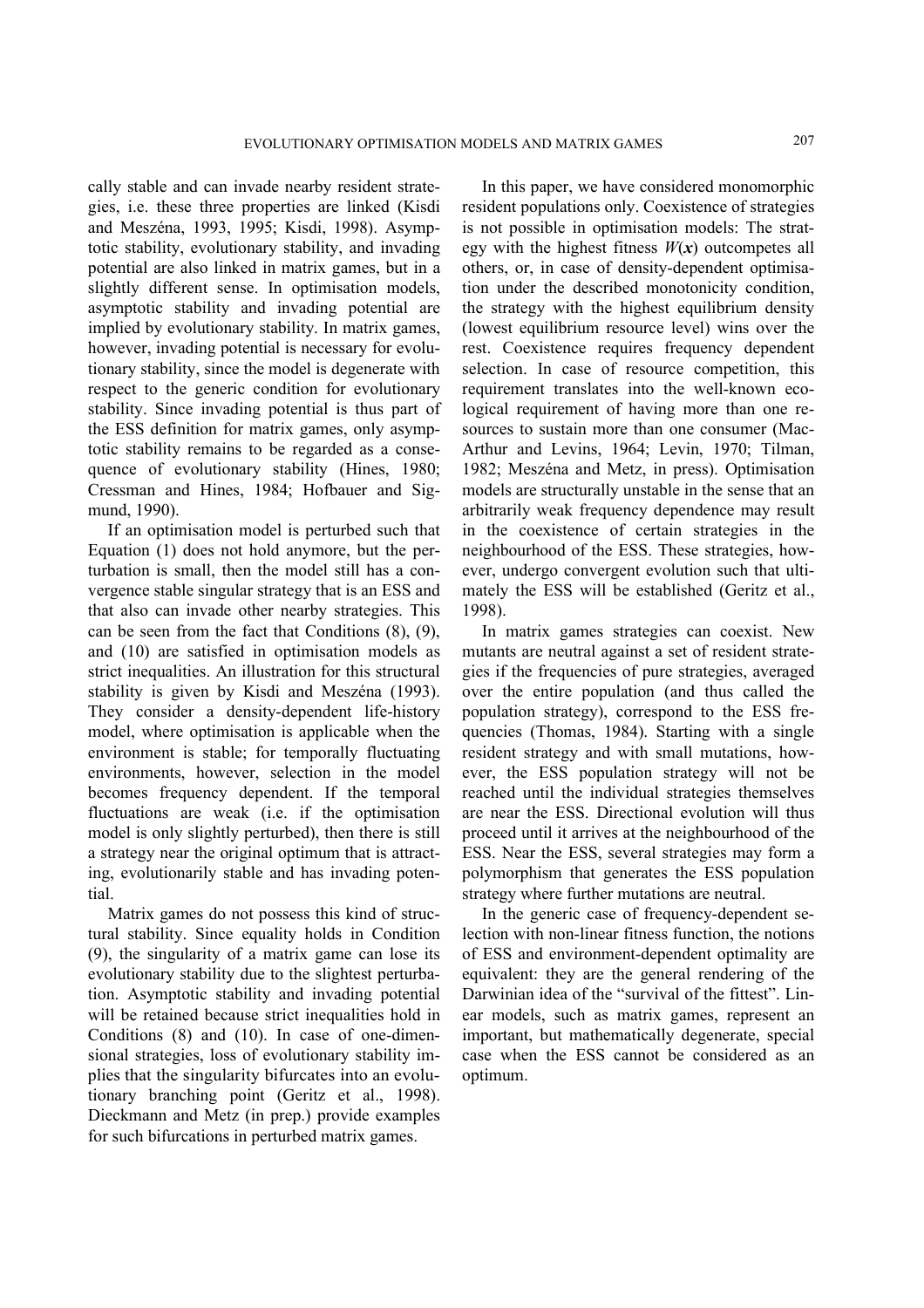We thank Olof Leimar for sharing with us his yet unpublished results, József Garay for valuable discussions, and an anonymous referee for helpful comments on the first version of the manuscript. This study was financially supported by the Hungarian Science Foundation (OTKA T 019272), by the Hungarian Ministry of Education (FKFP 0187/1999) by the Academy of Finnland, by the Turku University Foundation and by the Dutch Science Foundation (NWO 048-011-003-02-97).

**Note added in proof:** The relation between matrix games and an alternative framework of adaptive dynamics, the socalled *G*-function approach, is discussed by VINCENT, T. and CRESSMAN, R. (2000): An ESS maximum principle for matrix games. *Theor. Pop. Biol.* **58**:173–186.

#### **References**

- ABRAMS, P. A., MATSUDA, H. and HARADA, Y. (1993): Evolutionarily unstable fitness maxima and stable fitness minima of continuous traits. *Evol. Ecol.* **7**:465–487.
- ABRAMS, P. A. and MATSUDA, H. (1994): The evolution of traits that determine ability in competitive contests. *Evol. Ecol.* **8**:667–686.
- APALOO, J. (1997): Revisiting strategic models of evolution: The concept of neighborhood invader strategies*. Theor. Popul. Biol.* **52**:52–71.
- BISHOP, D. T. and CANNINGS, C. (1978): A generalised war of attrition. *J. Theor. Biol.* **70**:85–124.
- BOOTS, M. and HARAGUCHI, Y. (1999): The evolution of costly resistance in host-parasite systems. *Amer. Nat.* **153**:359–370.
- BRAUCHLI, K., KILLINGBACK, T. and DOEBELI, M. (1999): Evolution of cooperation in spatially structured populations. *J. Theor. Biol.* **200**:405–417.
- BROWN, J. S. and PAVLOVIC, N. B. (1992): Evolution in heterogeneous environments: effects of migration on habitat specialization. *Evol. Ecol*. **6**:360–382.
- BROWN, J. S. and VINCENT, T. L. (1987a): A theory for the evolutionary game. *Theor. Popul. Biol.* **31**:140–166.
- BROWN, J. S. and VINCENT, T. L. (1987b): Coevolution as an evolutionary game. *Evolution* **41**:66–79.
- BROWN, J. S. and VINCENT, T. L. (1992): Organization of predator-prey communities as an evolutionary game. *Evolution* **46**:1269–1283.
- CHARLESWORTH, B. (1980): *Evolution in Age-structured Populations*. Cambridge University Press, Cambridge.
- CHARLESWORTH, B. and LEÓN, J. A. (1976): The relation of reproductive effort to age. *Amer. Nat.* **110**:449–459.
- CHARNOV, E. L. (1976): Optimal foraging, the marginal value theorem. *Theor. Popul. Biol.* **9**:129–136.
- CHEPTOU, P. O. and MATHIAS, A. (2001): Can varying inbreeding depression select for intermediary selfing rates? *Amer. Nat.* **157**:361–373.
- CHRISTIANSEN, F. B. (1991): On conditions for evolutionary stability for a continuously varying character. *Amer. Nat.* **138**:37–50.
- CHRISTIANSEN, F. B. and LOESCHCKE, V. (1980): Evolution and intraspecific exploitative competition I. One locus theory for small additive gene effects. *Theor. Popul. Biol*. **18**:297–313.
- CHRISTIANSEN, F. B. and LOESCHCKE, V. (1984): Evolution and intraspecific competition. III. One-locus theory for small additive gene effects and multidimensional resource qualities. *Theor. Popul. Biol.* **31**:33–46.
- CHRISTIANSEN, F. B. (1988): Frequency dependence and competition. *Phil. Trans. R. Soc. Lond. B* **319**:587–600
- CHRISTIANSEN, F. B. (1991): On conditions for evolutionary stability for a continuously varying character. *Amer. Nat*. **138**:37–50.
- COHEN, D. and LEVIN, S. A. (1991): Dispersal in patchy environments: The effects of temporal and spatial structure. *Theor. Popul. Biol.* **39**:63–99.
- CRESSMAN, R. (1996): Frequency-dependent stability for twospecies interactions. *Theor. Popul. Biol.* **49**:189–210.
- CRESSMAN, R. and HINES, W. G. S. (1984): Correction to the appendix of 'Three characterizations of population strategy stability'. *J. Appl. Prob.* **21**:213–214.
- DARWIN, CH. (1859): *On the Origin of Species by Means of Natural Selection or the Preservation of Favoured Races in the Struggle for Life.* Facsimile publication: Harvard University Press, 1964.
- DAY, T. (2000): Competition and the effect of spatial resource heterogeneity on evolutionary diversification. *Amer. Nat.* **155**:790–803.
- DIECKMANN, U. (1994): *Coevolutionary Dynamics of Stochastic Replicator Systems.* Central Library of the Research Center Juelich, Germany.
- DIECKMANN, U. (1997): Can adaptive dynamics invade? *Trends Ecol. Evol.* **12**:128–131.
- DIECKMANN, U. and DOEBELI, M. (1999): On the origin of species by sympatric speciation. *Nature* **400**:354–357.
- DIECKMANN, U. and LAW, R. (1996): The dynamical theory of coevolution: a derivation from stochastic ecological processes. *J. Math. Biol*. **34**:579–612.
- DIECKMANN, U., MARROW, P. and LAW, R. (1995): Evolutionary cycling of predator-prey interactions: population dynamics and the Red Queen. *J. Theor. Biol*. **176**:91–102.
- DIECKMANN, U. and METZ, J. A. J. (in prep.): Unfolding the degeneracy of evolutionary game theory.
- DIECKMANN, U. and METZ, J. A. J. (in press): Scales and limits in adaptive dynamics. In DIECKMANN, U. and METZ, J. A. J. (eds): *Elements of Adaptive Dynamics*. Cambridge University Press, Cambridge.
- DIECKMANN, U. et al. (in prep.): Adaptive dynamics in two and more dimensions: a classification of evolutionary singularities.
- DOEBELI, M. (1996): A quantitative genetic competition model for sympatric speciation. *J. Evol. Biol.* **9**:893–909
- DOEBELI, M. and DIECKMANN, U. (2000): Evolutionary branching and sympatric speciation caused by different types of ecological interactions*. Amer. Nat.* **156**:S77–S101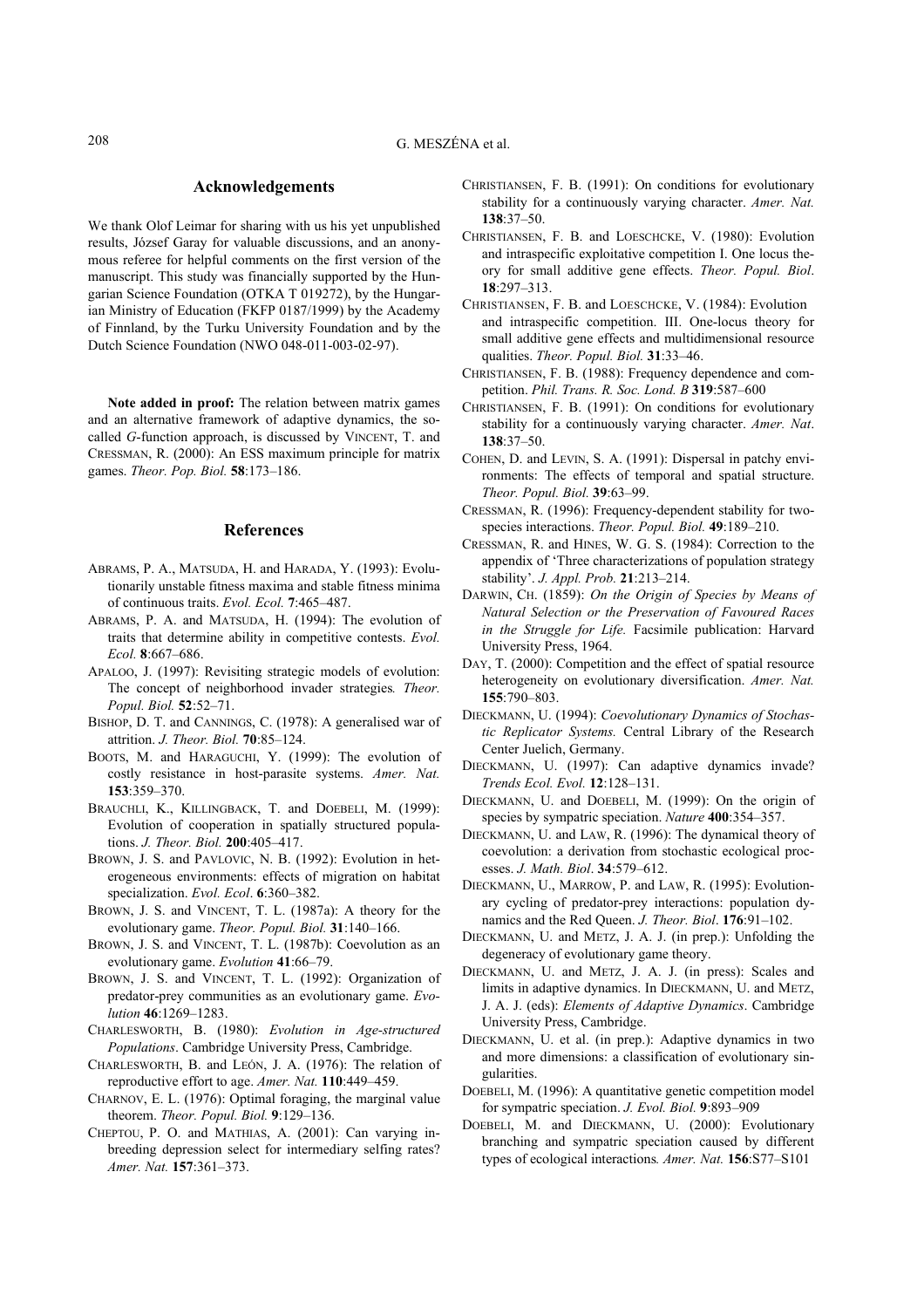- DOEBELI, M. and RUXTON, G. D. (1997): Evolution of dispersal rates in metapopulation models: Branching and cyclic dynamics in phenotype space. *Evolution* **51**:1730–1741.
- ELLNER, S. (1985): ESS germination strategies in randomly varying environments I. Logistic-type models*. Theor. Popul. Biol.* **28**:50–79.
- ESHEL, I. (1983): Evolutionary and continuous stability*. J. Theor. Biol.* **103**:99–111.
- FERRIERE, R. and GATTO, M. (1995): Lyapunov exponents and the mathematics of invasion in oscillatory, or chaotic populations. *Theor. Popul. Biol.* **48**:126–171
- GARAY, J. (1999): Relative advantage: a substitute for mean fitness in Fisher's fundamental theorem? *J. Theor. Biol*. **201**:215–218.
- GERITZ, S. A. H. and KISDI, É. (in press): Adaptive dynamics and evolutionary branching in mutation-limited evolution. In DIECKMANN, U. and METZ, J. A. J. (eds): *Elements of Adaptive Dynamics.* Cambridge University Press, Cambridge.
- GERITZ, S. A. H. and KISDI, É. (2000): Adaptive dynamics in diploid sexual populations and the evolution of reproductive isolation. *Proc. R. Soc. Lond. B* **267**:1671–1678
- GERITZ, S. A. H., KISDI, É., MESZÉNA, G. and METZ, J. A. J. (1998): Evolutionarily singular strategies and the adaptive growth and branching of the evolutionary tree. *Evol. Ecol*. **12**:35–57.
- GERITZ, S. A. H., METZ, J. A. J., KISDI, E. and MESZÉNA, G. (1997): Dynamics of adaptation and evolutionary branching. *Phys. Rev. Letters* **78**:2024–2027.
- GERITZ, S. A. H., VAN DER MEIJDEN, E. and METZ, J. A. J. (1999): Evolutionary dynamics of seed size and seedling competitive ability. *Theor. Popul. Biol.* **55**:324–343.
- GERITZ, S. A. H., GYLLENBERG, M., JACOBS, F. J. A. and PARVINEN, K. (in press): Invasion dynamics and attractor inheritance. *J. Math. Biol.*
- GERITZ, S. A. H., GYLLENBERG, M. and KISDI, É. (in prep.): Attractor inheritance and limiting similarity in evolution by small mutation steps.
- GROSS, M. R. (1985): Disruptive selection for alternative life histories in salmon. *Nature* **313**:47–48.
- HAMILTON, W. D. (1967): Extraordinary sex ratios. *Science* **156**:477–488.
- HEINO, M., METZ, J. A. J. and KAITALA, V. (1998): The enigma of frequency-dependent selection. *Trends Ecol. Evol.* **13**:367–370.
- HERNANDEZ, M. J. and LEÓN, J. A. (1995): Evolutionary perturbations of optimal life histories. *Evol. Ecol.* **9**:478–494.
- HINES, W. G. S. (1980): Three characterizations of population strategy stability. *J. Appl. Prob.* **17**:333–340.
- HINES, W. G. S. (1987): Evolutionary stable strategies: a review of basic theory. *Theor. Popul. Biol.* **31**:195–272.
- HOFBAUER, J. and SIGMUND, K. (1990): Adaptive dynamics and evolutionary stability. *Appl. Math. Lett.* **3**:75–79.
- HOFBAUER, J. and SIGMUND, K. (1998): *Evolutionary Games and Population Dynamics.* Cambridge University Press, Cambridge.
- JACOBS, F. J. A., METZ, J. A. J., GERITZ, S. A. H. and ME-SZÉNA, G. (in prep.): Invasion implies fixation.
- KISDI, É. (1998): Frequency dependence versus optimization. *Trends Ecol. Evol.* **13**:508.
- KISDI, É. (1999): Evolutionary branching under asymmetric competition. *J. Theor. Biol.* **197**:149–162.
- KISDI, É. and GERITZ, S. A. H. (1999): Adaptive dynamics in allele space: evolution of genetic polymorphism by small mutations in a heterogeneous environment. *Evolution* **53**:993–1008.
- KISDI, É. and GERITZ, S. A. H. (in press): Evolutionary branching and sympatric speciation in diploid populations. In DIECKMANN, U. and METZ, J. A. J. (eds): *Elements of Adaptive Dynamics*. Cambridge University Press, Cambridge.
- KISDI, É. and MESZÉNA, G. (1993): Density dependent life history evolution in fluctuating environments. In YOSHI-MURA, J. and CLARK, C. (eds): *Adaptation in a Stochastic Environment.* Lecture Notes in Biomathematics Vol. **98**, Springer Verlag, pp. 26–62.
- KISDI, É. and MESZÉNA, G. (1995): Life histories with lottery competition in a stochastic environment: ESSs which do not prevail. *Theor. Popul. Biol.* **47**:191–211.
- LANDE, R. (1976): Natural selection and random genetic drift in phenotypic evolution. *Evolution* **30**:314–334.
- LANDE, R. (1979): Quantitative genetic analysis of multivariate evolution, applied to brain:body size allometry. *Evolution* **33**:402–416.
- LAW, R. and DIECKMANN, U. (1998): Symbiosis without exploitation and the merger of lineages in evolution*. Proc. R. Soc. Lond. B* **265**:1245–1253.
- LAW, R., MARROW, P. and DIECKMANN, U. (1997): On evolution under asymmetric competition. *Evol. Ecol.* **11**:485– 501.
- LEIMAR, O. (in press): Multidimensional convergence stability and the canonical adaptive dynamics. In DIECKMANN, U. and METZ, J. A. J. (eds): *Elements of Adaptive Dynamics*. Cambridge University Press, Cambridge.
- LEVIN, S. M. (1970): Community equilibria and stability, and an extension of the competitive exclusion principle*. Amer. Nat.* **104**:413–423.
- LOESCHCKE, V. and CHRISTIANSEN, F. B. (1984): Evolution and intraspecific competition. II. A two-locus model for additive gene effects. *Theor. Popul. Biol.* **26**: 228–264.
- MACARTHUR, R. and LEVINS, R. (1964): Competition, habitat selection and character displacement in a patchy environment. *Proc. Natl. Acad. Sci.* **51**:1207–1210.
- MARROW, P., DIECKMANN, U. and LAW, R. (1996): Evolutionary dynamics of predator-prey systems: an ecological perspective. *J. Math. Biol*. **34**:556–578.
- MATHIAS, A. and KISDI, É. (in press): Evolutionary branching and coexistence of germination strategies. In DIECKMANN, U. and METZ, J. A. J. (eds): *Elements of Adaptive Dynamics*. Cambridge University Press, Cambridge.
- MATHIAS, A., KISDI, É. and OLIVIERI, I. (2001): Divergent evolution of dispersal in a heterogeneous landscape. *Evolution*, **55**:246–259.
- MATSUDA, H. and ABRAMS, P. A. (1994a): Timid consumers: self-extinction due to adaptive change in foraging and antipredator effort. *Theor. Popul. Biol.* **45**:76–91.